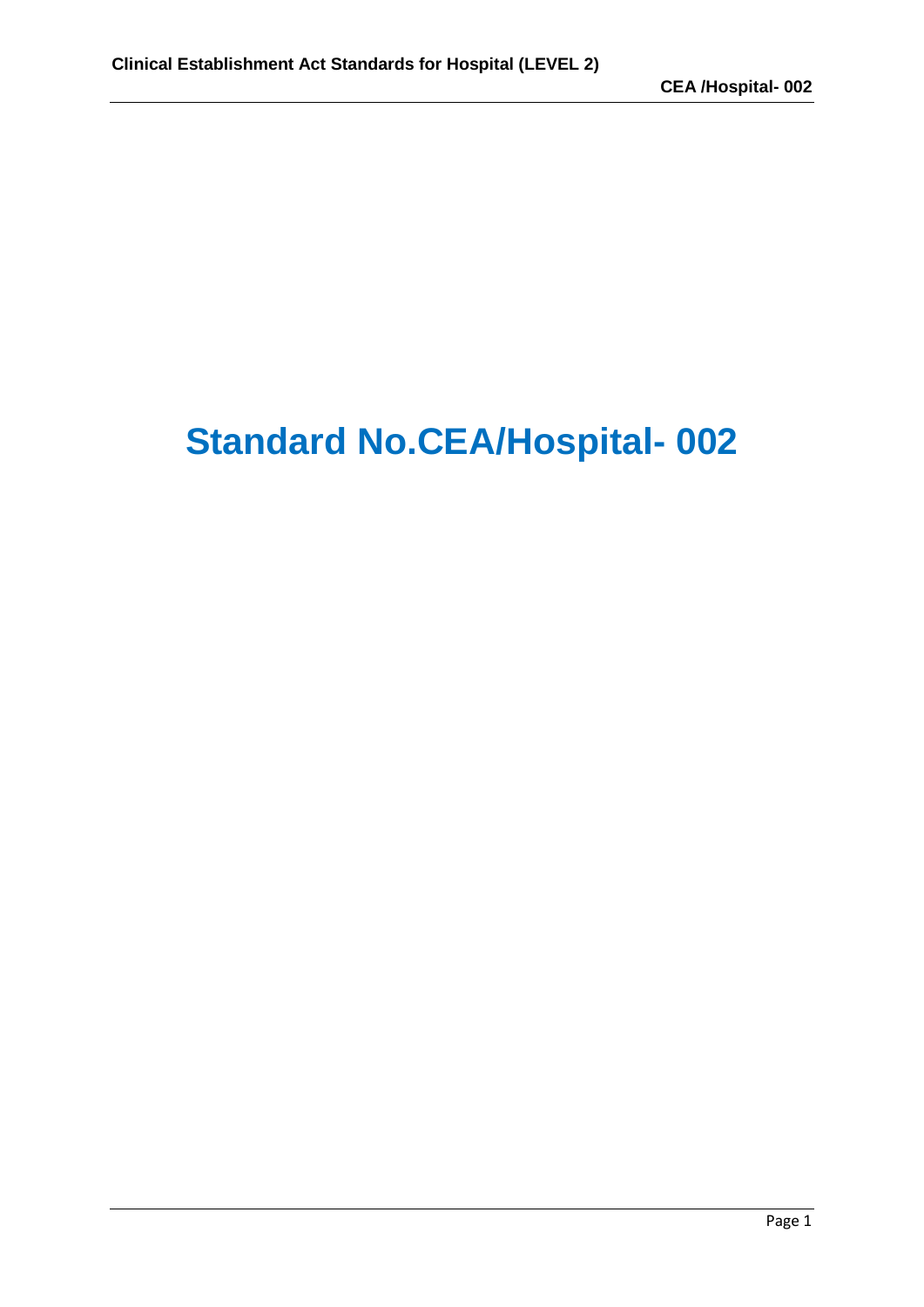# **Clinical Establishment Act Standard for Hospital (level 2)**

## **Standard No.CEA/Hospital- 002**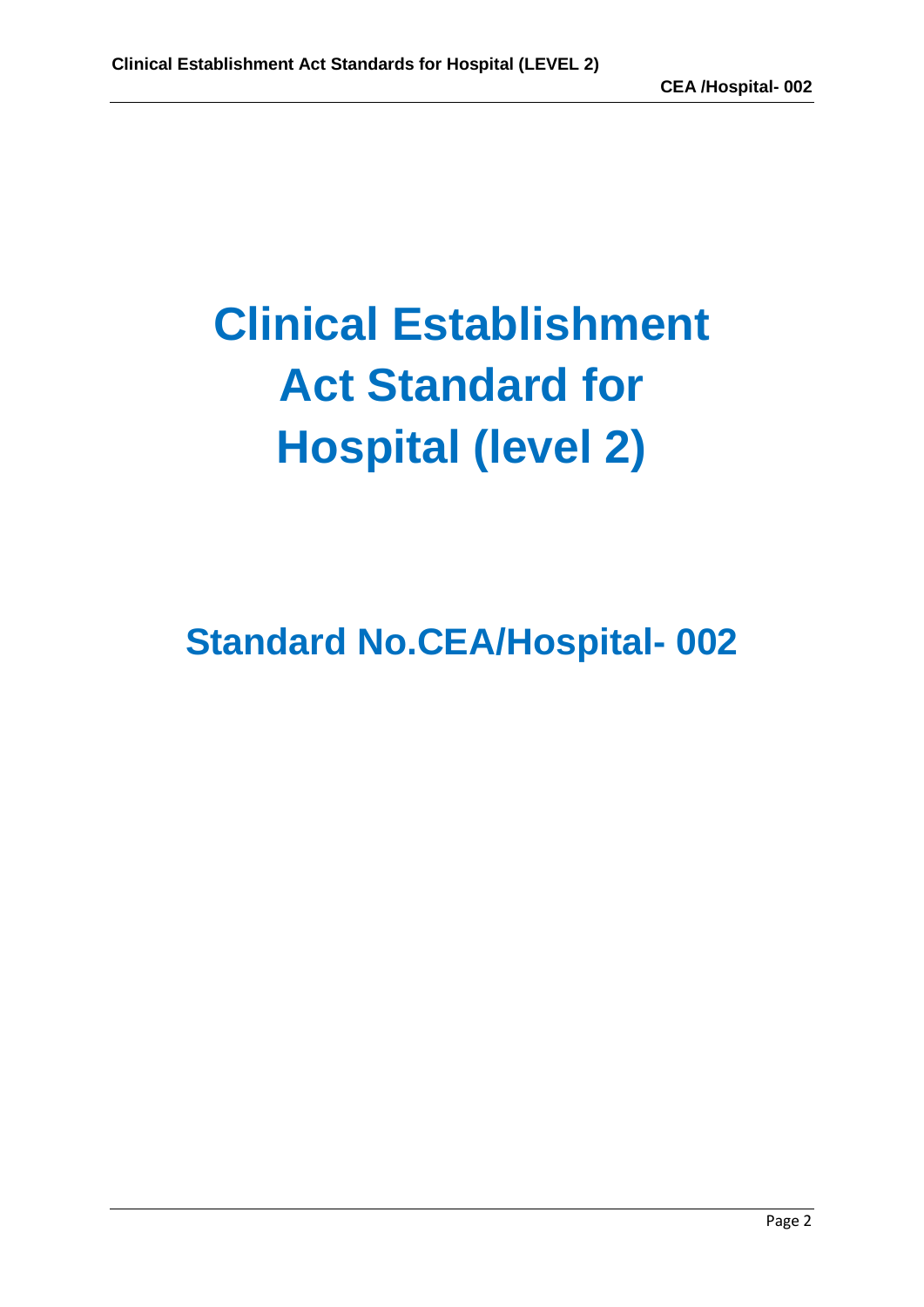#### **Introduction**

**In 2010 Clinical Establishments (Registration and Regulation) Act, 2010** has been enacted by the Central Government to provide for registration and regulation of all clinical establishments in the country with a view to prescribe the minimum standards of facilities and services provided by them.

The Ministry has notified the "National Council for Clinical Establishments" and 'The Clinical Establishments (Central Government) Rules, 2012" under this Act vide Gazette. *This Act is applicable to all kinds of clinical establishments from the public and private sectors, of all recognized systems of medicine including single doctor clinics. The only exception will be establishments run by the Armed forces.*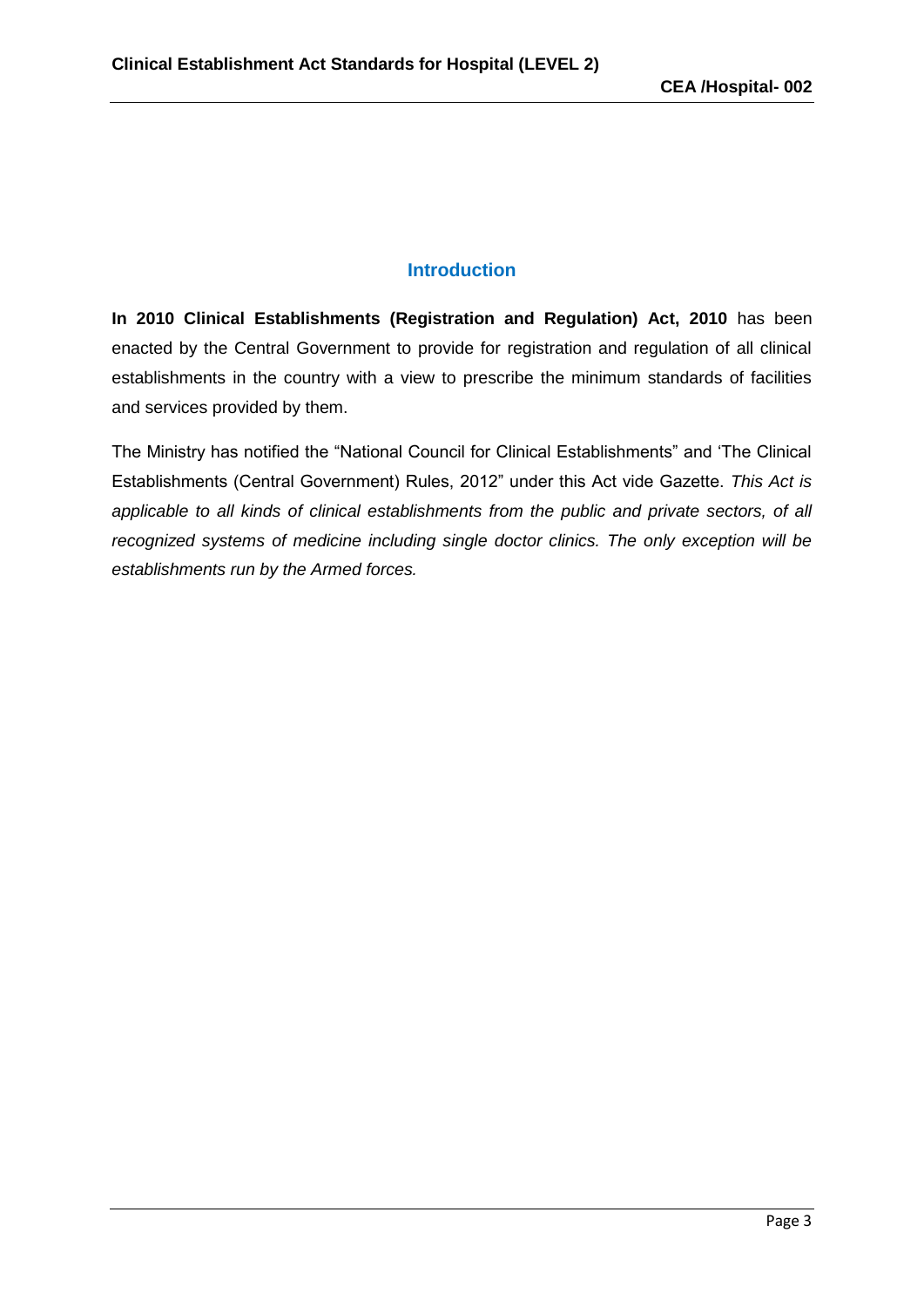## **Table of Contents**

| Sr. No.          | <b>Particulars</b>               | Page No. |
|------------------|----------------------------------|----------|
| 1.               | Categorization of Hospitals      |          |
| 2.               | <b>Definition</b>                |          |
| $\overline{3}$ . | Scope                            |          |
| $\overline{4}$ . | Infrastructure                   |          |
| 5.               | Equipments                       |          |
| 6.               | Human Resource                   |          |
| 7.               | Legal/Statutory Requirements     |          |
| 8.               | Record Maintenance and Reporting |          |
| 9.               | <b>Basic Processes</b>           |          |
| 10.              | Annexure 1                       |          |
| 11.              | Annexure 2                       |          |
| 12.              | Annexure 3                       |          |
| 13.              | Annexure 4                       |          |
| 14.              | Annexure 5                       |          |
| 15.              | Appendix A                       |          |
| 16.              | Appendix B                       |          |
| 17.              | References                       |          |
|                  |                                  |          |
|                  |                                  |          |
|                  |                                  |          |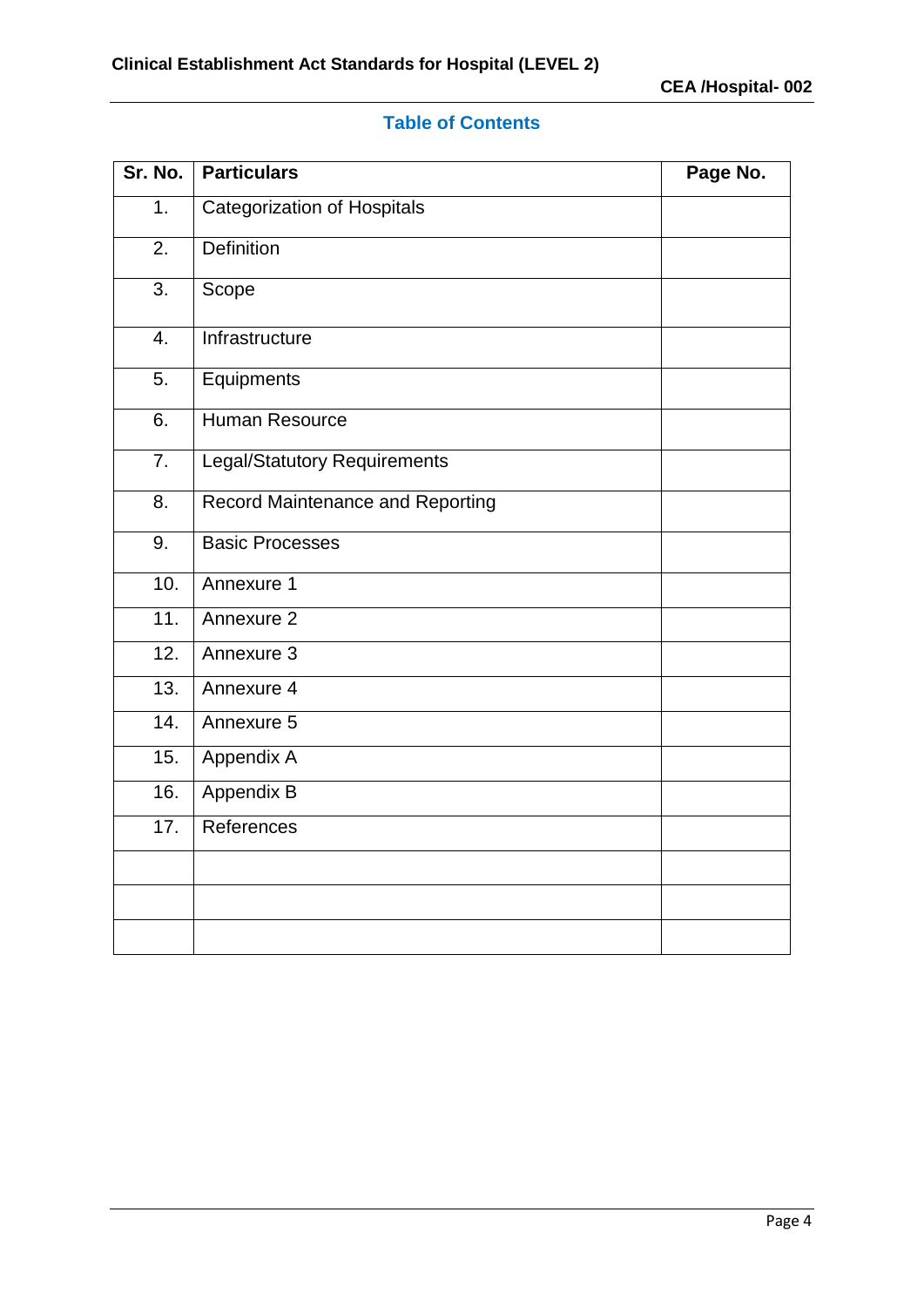#### **Categorization of Hospitals**

**The minimum standards for hospital are developed on the basis of level of care provided as defined below:**

#### **Hospital Level 1-**

Primary healthcare services provided by qualified doctors that include General Medicine, Pediatrics, First aid to emergency patient and Out Patient Services, Obstetrics & Gynecology Non-surgical and Minor Surgery and having a bed strength of not more than 30. The primary healthcare services can be provided through trained and qualified manpower; with support/supervision of registered medical practitioners with the required support systems for this level of care.

#### **Hospital Level 2-**

This level may include all the services provided at level 1 plus also have facility for Surgery and Anesthesia. Secondary healthcare services can be provided through registered medical practitioner under supervision and with support of specialists; it will have other support systems required for these services like pharmacy, laboratory, diagnostic facility etc.

#### **Hospital Level 3-**

This level may include all the services provided at level 1 and 2 plus the following: Multi-specialty clinical care with distinct departments, General Dentistry (this could be optional in case of independent Dental Hospital), Intensive Care Unit. Tertiary healthcare services can be provided through specialists; it will have other support systems required for these services like pharmacy, Laboratory, and Imaging facility.

#### **Hospital Level 4 (Teaching) –**

This level will include all the services provided at level 3. It will however have the distinction of being teaching/ training institution and it will have multiple superspecialties. Tertiary healthcare services that can be provided through specialists; It will have other support systems required for these services. It shall also include the requirements of MCI/other registering body.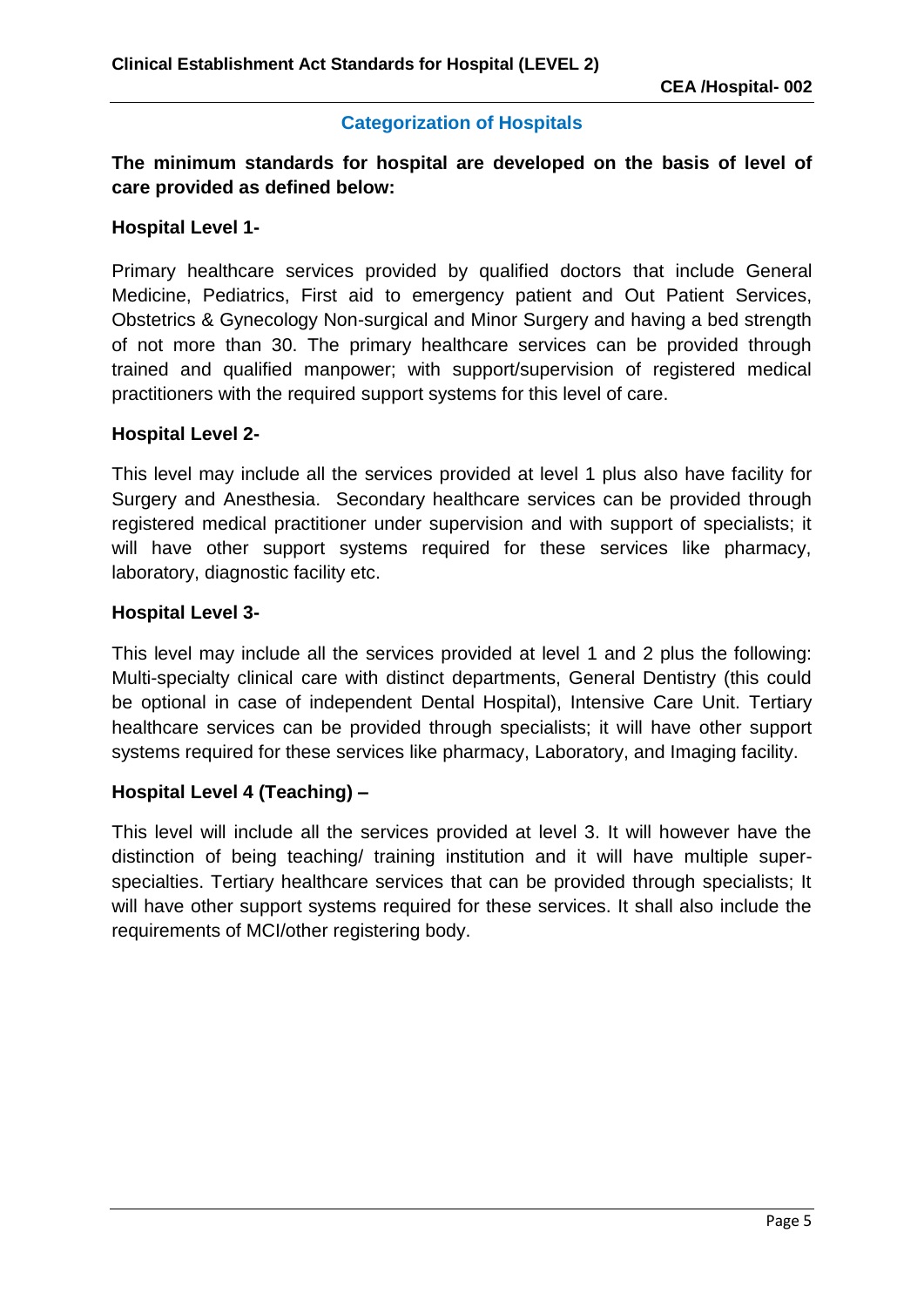#### **Clinical Establishment Act Standards for Hospital (LEVEL 2)**

#### **1. Definition**

A hospital is a clinical establishment providing patient treatment by qualified and trained staff and equipment through Allopathy - Modern system of medicine; where the patients are 'admitted' and stay overnight or more and they are referred as 'inpatients'; while some patients may go to a hospital just for diagnosis, treatment, or therapy and then leave, they are referred as 'outpatients' without staying overnight. In a hospital, treatment by staff from AYUSH may also be provided.

Hospitals usually have facility to admit and care for inpatients whilst the others often clinical establishments are described as clinics or day care centres. There are other exceptions too like Hospice etc.

The general hospital, may have multiple departments taking care of many kinds of disease and injury, and normally has an emergency department to deal with immediate and urgent care.

Specialized hospitals may include trauma centers, rehabilitation hospitals, children's hospitals, Mental hospitals or, and hospitals for dealing with specific medical needs such as psychiatric problems (psychiatric hospital) or Sanatorium, certain disease categories such as neuro, cardiac, oncology, or orthopedic, IVF and so forth.

Some hospitals are affiliated with universities for medical research and the training of medical personnel such as physicians and nurses, often called teaching hospitals. Guidelines laid down by MCI or other legal bodies shall be applicable to such hospitals

A hospital can be situated in rural or urban setting. It can be run by Public Sector (Central government/State government/Local government/Public Sector undertaking/Registered Society etc) or by Private Sector (Individual Proprietorship/ Registered Partnership/Registered Company /Co-operative Society/Trust /Charitable etc).

*Hospital Level 2 is the clinical establishment that provide secondary healthcare services by various health professionals such as doctors, nurses, allied health workers, dentists, pharmacists, and pathology and imaging professionals. It can be a general hospital providing multi-speciality services having facility for surgery, anaesthesia, and emergency management. Secondary health care is provided by public and private health care organisations both.*

*These hospitals may provide following services as per the requirement of the community viz. General Medicine, General Paediatrics, General Surgery, Obstetrics & Gynaecology, Orthopaedics, Emergency Medicine, Critical Care Medicine (e.g. HDU, ICU), ENT, Ophthalmology, Dermatology, Community Health, Palliative*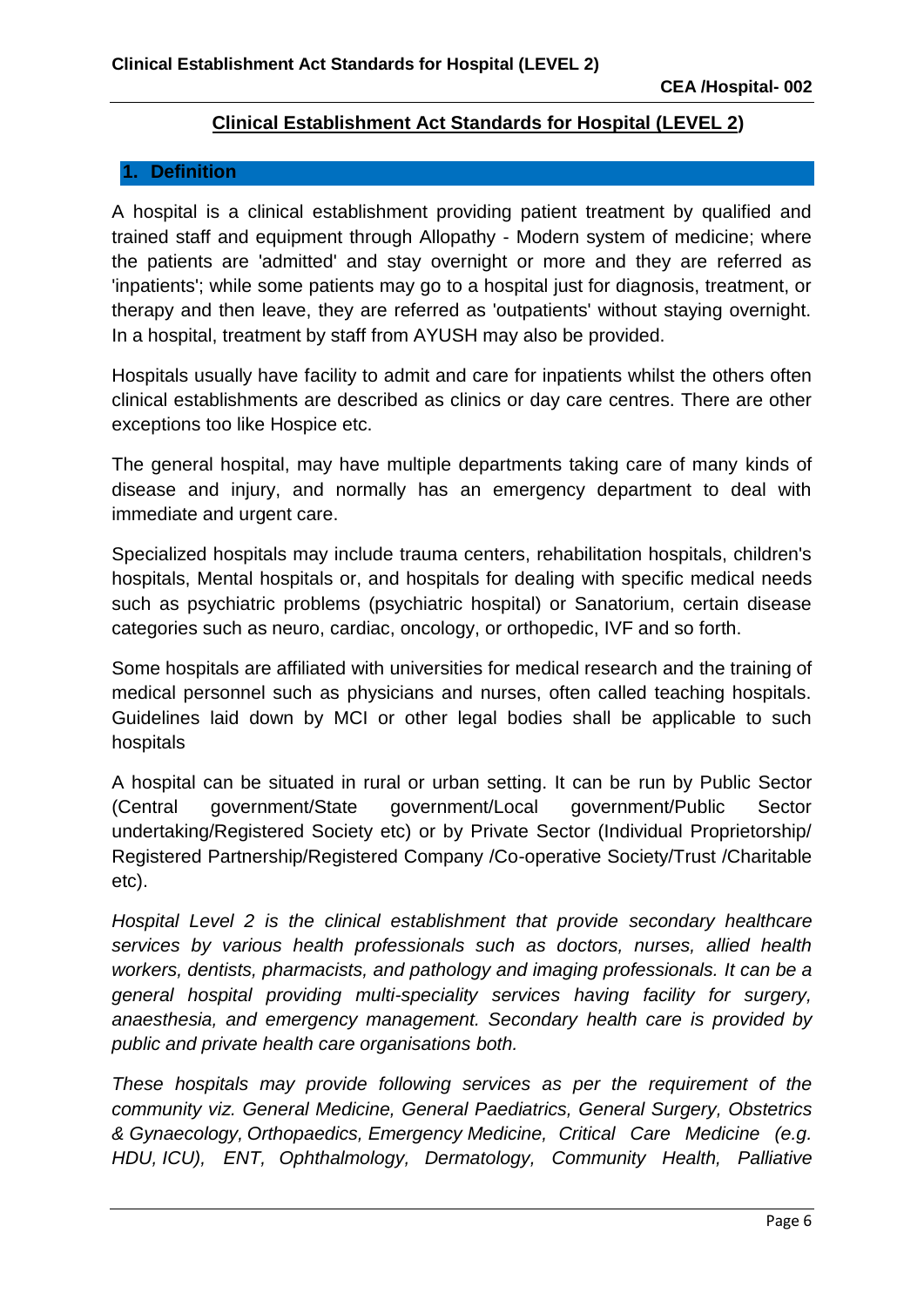*Medicine, Geriatric Care, Family Medicine, Dentistry including sub specialities, Blood Storage Centre/Blood Bank etc.*

### **2. Scope**

The scope of services that may be provided at a hospital level 2 practising Allopathy – Modern system of Medicine may include patient-care services in any or all of the following specialities, but not necessarily limited to:

#### **Clinical Services:**

- 2.1. General Medicine
- 2.2. General Surgery
- 2.3. Obstetrics and Gynaecology
- 2.4. Paediatrics including new born care
- 2.5. Orthopaedics
- 2.6. Anaesthesiology
- 2.7. Emergency Medicine & Trauma
- 2.8. Critical Care Medicine (e.g. HDU, ICU)
- 2.9. ENT
- 2.10. Ophthalmology
- 2.11. Psychiatry
- 2.12. Dermatology
- 2.13. Community Health
- 2.14. Palliative Medicine
- 2.15. Geriatric Care
- 2.16. Family Medicine
- 2.17. Dentistry including sub specialities
- 2.18. Physical Medicine & Rehabilitation
- 2.19. Transfusion Medicine/Blood Storage Centre/Blood Bank
- 2.20. Other emerging sub-specialities in any of the above fields.

#### **Support services:**

- 2.21. Registration / help desk and billing
- 2.22. Diagnostic Services:
	- a. Laboratory
	- b. Imaging Services
	- c. Non-imaging services
- 2.23. Pharmacy and Stores
- 2.24. CSSD / Sterilization Area
- 2.25. Linen management
- 2.26. Kitchen & Dietary Services
- 2.27. Waste Management Services (General and Biomedical)
- 2.28. Medical Gas Supply, Storage & Distribution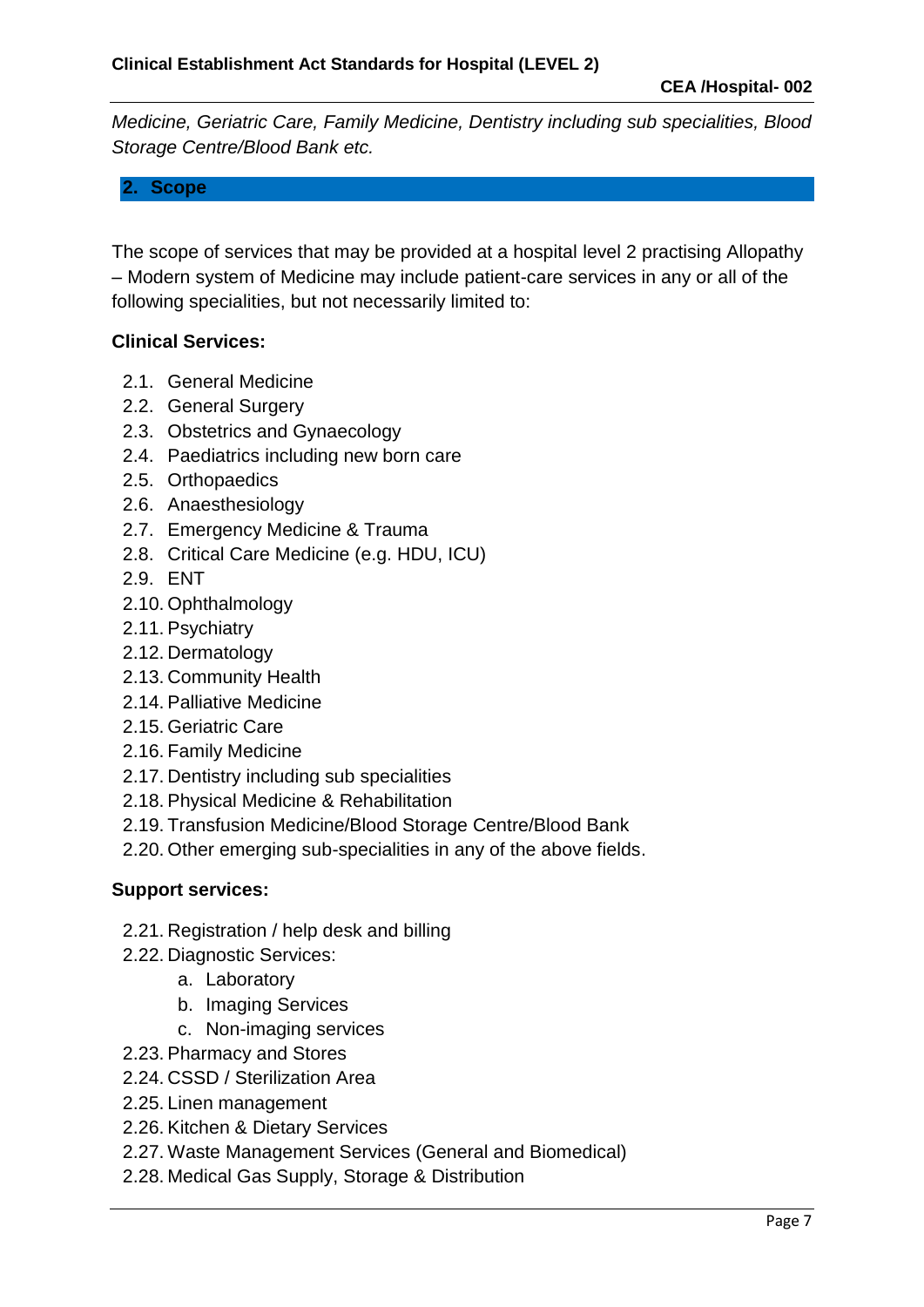### 2.29. Ambulance services

## **3. Infrastructure Requirements:**

| 3.1    | <b>Signage</b>                                                                                                                                                                                                                                    |
|--------|---------------------------------------------------------------------------------------------------------------------------------------------------------------------------------------------------------------------------------------------------|
| 3.1.1  | The Hospital shall display appropriate signage which shall be in at least two                                                                                                                                                                     |
|        | languages                                                                                                                                                                                                                                         |
| 3.1.2  | The building shall have a board displaying the name of the hospital at a                                                                                                                                                                          |
|        | prominent location                                                                                                                                                                                                                                |
| 3.1.3  | Directional signage shall be placed within the facility to guide the patient.                                                                                                                                                                     |
|        | Following informative signage shall be displayed:                                                                                                                                                                                                 |
| 3.1.4  | Name of the care provider with registration number                                                                                                                                                                                                |
| 3.1.5  | Registration details of the hospital as applicable.                                                                                                                                                                                               |
| 3.1.6  | Availability of fee structure of the various services provided (refer to CEA<br>2010 rules & regulation CG 4 Annexe).                                                                                                                             |
| 3.1.7  | Timings of the facility and services provided.                                                                                                                                                                                                    |
| 3.1.8  | Mandatory information such as under PNDT Act etc. prominently as<br>applicable.                                                                                                                                                                   |
| 3.1.9  | Important contact numbers such as Blood Banks, Fire Department, Police<br>and Ambulance Services available in the nearby area.                                                                                                                    |
| 3.1.10 | Patients' rights & responsibilities.                                                                                                                                                                                                              |
|        | Following safety signage shall be displayed:                                                                                                                                                                                                      |
| 3.1.11 | Safety Hazard and Caution signs, for e.g. hazards from electrical shock,                                                                                                                                                                          |
|        | inflammable articles, radiation etc. at appropriate places, and as applicable                                                                                                                                                                     |
|        | under law.                                                                                                                                                                                                                                        |
| 3.1.12 | Appropriate Fire exit signage.                                                                                                                                                                                                                    |
| 3.1.13 | Signage for "No Smoking".                                                                                                                                                                                                                         |
| 3.2.   | <b>Other requirements</b>                                                                                                                                                                                                                         |
| 3.2.1  | Access to the hospital shall be comfortable for the patient and/or<br>attendants/visitors.                                                                                                                                                        |
| 3.2.2  | Access shall be provided within the requirements of "Persons with<br>Disabilities Act" and shall be easy for all those whose mobility may be<br>restricted due to whatever cause.                                                                 |
| 3.2.3  | The hospital shall be developed and maintained to provide safe, clean and<br>hygienic environment for patients, their attendants, staff and visitors                                                                                              |
| 3.2.4  | The hospital shall have 24hr provision of potable water for drinking & hand<br>hygiene. It shall also have 24hr supply of electricity, either through direct<br>supply or from other sources.                                                     |
| 3.2.5  | The building shall be planned as such that sensitive areas, such as wards,<br>consulting and treatment rooms and operation theatres are placed away<br>from the outdoor source of noise. The hospital shall be well illuminated and<br>ventilated |
| 3.2.6  | The hospital shall have clean public toilet(s) separate for males and<br>females.                                                                                                                                                                 |
| 3.2.7  | The hospital shall have mechanism for timely maintenance of the hospital<br>building and equipment.                                                                                                                                               |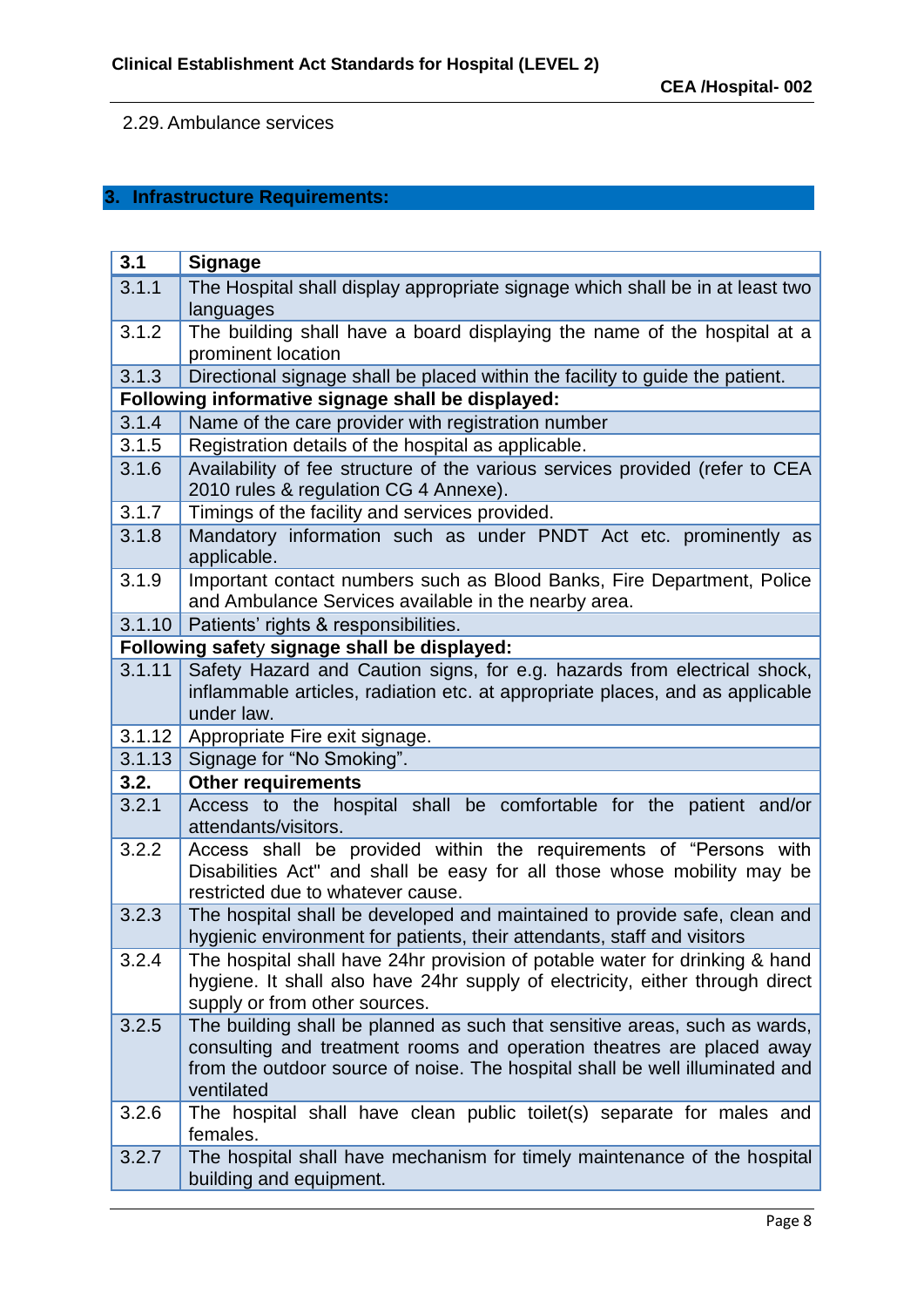|       | 3.2.8 The hospital shall have appropriate internal and external communication<br>facilities.                                                                      |
|-------|-------------------------------------------------------------------------------------------------------------------------------------------------------------------|
| 3.2.9 | Furniture and fixtures shall be available in accordance with the activities<br>and workload of the hospital. They shall be functional and properly<br>maintained. |
|       | For minimum space requirements refer to Annexure 1                                                                                                                |
|       | For indicative list of furniture and fixtures refer to <b>Annexure 2</b>                                                                                          |

## **4. Medical Equipment and Instruments:**

| 4.1 | The hospital shall have adequate medical equipment and instruments,                                                                                                                                    |
|-----|--------------------------------------------------------------------------------------------------------------------------------------------------------------------------------------------------------|
|     | commensurate to the scope of service and number of beds                                                                                                                                                |
| 4.2 | There shall be established system for maintenance of critical Equipment                                                                                                                                |
| 4.3 | All equipment shall be kept in good working condition through a process of<br>periodic inspection, cleaning and maintenance. An equipment log-book shall<br>be maintained for all the major equipment. |
|     | For indicative list of medical equipment and instruments refer to Annexure 3.                                                                                                                          |

#### **5. Drugs, Medical devices and Consumables:**

| 5.1              | The hospital shall have adequate drugs, medical devices and consumables<br>commensurate to the scope of services and number of beds  |
|------------------|--------------------------------------------------------------------------------------------------------------------------------------|
| 5.2              | Emergency drugs and consumables shall be available at all times.                                                                     |
| $\overline{5.3}$ | Drug storage shall be in a clean, well lit, and safe environment and shall be<br>in consonance with applicable laws and regulations. |
| 5.4              | The facility has defined procedures for storage, inventory management and<br>dispensing of drugs in pharmacy and patient care areas  |
|                  | For indicative list of drugs, medical devices and consumables refer to<br>Annexure 4.                                                |

#### **6. Human Resource Requirements:**

| 6.1 | The hospital shall have qualified and/or trained medical staff as per the<br>scope of service provided and the medical care shall be provided as per the<br>requirements of professional and regulatory bodies                |
|-----|-------------------------------------------------------------------------------------------------------------------------------------------------------------------------------------------------------------------------------|
| 6.2 | The hospital shall have qualified and/or trained nursing staff as per the<br>scope of service provided and the nursing care shall be provided as per the<br>requirements of professional and regulatory bodies                |
| 6.3 | The support/paramedical staff shall be qualified and/or trained as per the<br>scope of services provided, and as per the requirement of the respective<br>professional or regulatory bodies.                                  |
| 6.4 | For every staff (including contractual staff), there shall be personal record<br>containing the appointment order, documentary evidence of qualification<br>and/or training (and professional registration where applicable). |
| 6.5 | Periodic skill enhancement/updation/refresher training shall be provided for                                                                                                                                                  |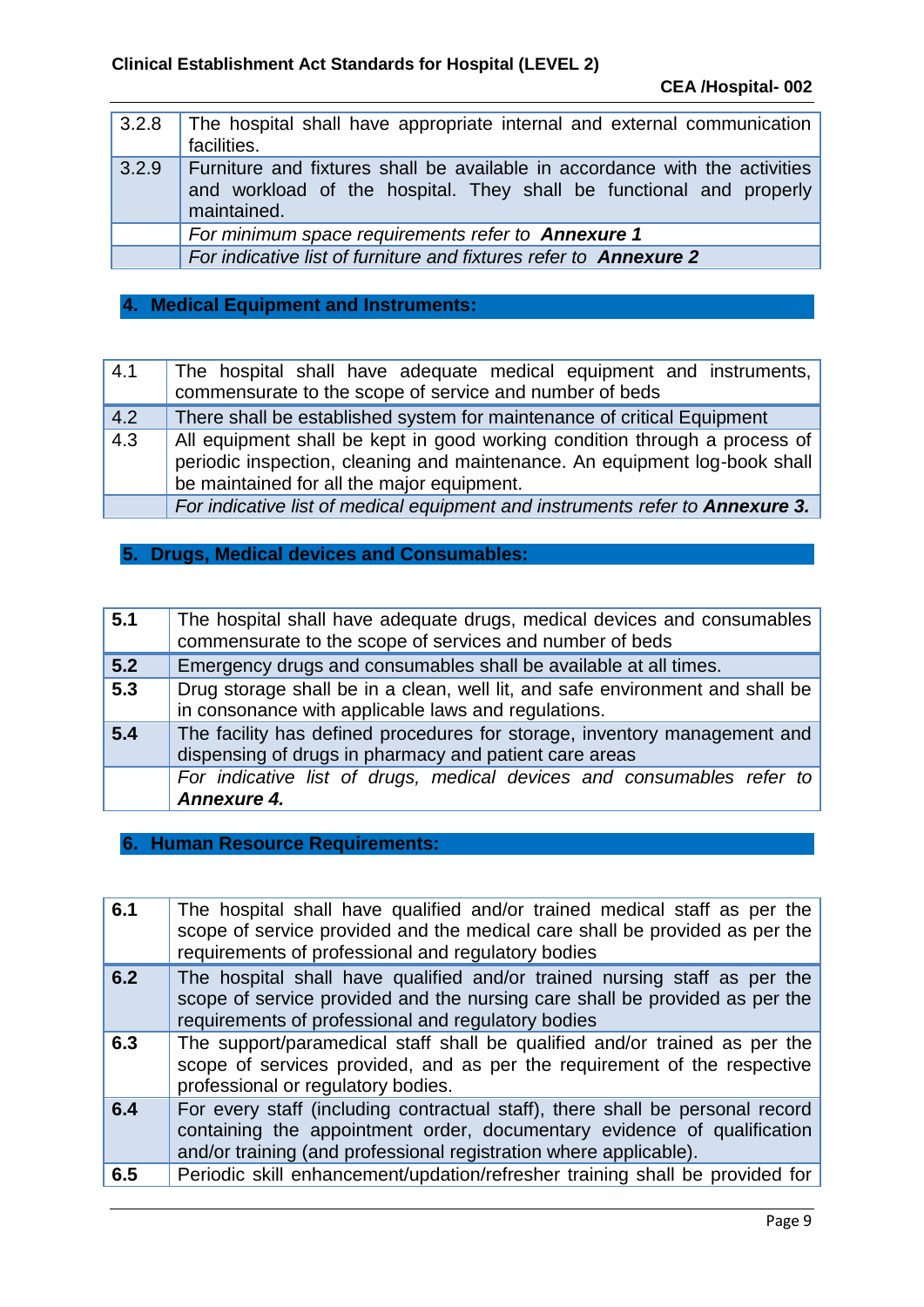| all categories of the staff as relevant to their job profile, as prescribed by<br>professional bodies and as per local law/regulations. |
|-----------------------------------------------------------------------------------------------------------------------------------------|
| For Human resource requirements refer to <b>Annexure 5</b>                                                                              |

#### **7. Support Services:**

|                    | <b>Registration/Help desk and Billing:</b>                                                                                             |
|--------------------|----------------------------------------------------------------------------------------------------------------------------------------|
| 7.1                | The Hospital shall have a Registration/ Help-desk & Billing counter, and the                                                           |
|                    | scope of this shall also include provision of patient guidance in matters like                                                         |
|                    | services available, cost estimation, healthcare insurance etc.                                                                         |
|                    | <b>Diagnostic Services:.</b>                                                                                                           |
| 7.2                | Diagnostic services may be in-house or outsourced. For minimum standards                                                               |
|                    | for diagnostic services refer to CEA standards for Imaging and laboratory<br>services.                                                 |
| 7.3                | Whether in house or outsourced, the services shall fulfil the requirements of                                                          |
|                    | safe and timely patient care.                                                                                                          |
| 7.4                | diagnostic services, whether in house or outsourced, shall<br>The<br>be                                                                |
|                    | commensurate with the scope of services                                                                                                |
|                    | <b>Pharmacy Services</b>                                                                                                               |
| 7.5                | Pharmacy services in a hospital can be in-house or outsourced.                                                                         |
| 7.6                | All applicable legal requirements shall be complied with.                                                                              |
| 7.7                | Medicine storage shall be in a clean, well lit, and safe environment, and as                                                           |
|                    | per manufacturer's requirements                                                                                                        |
|                    | <b>CSSD / Sterilization Area</b>                                                                                                       |
| 7.8                | Provision for instrument and linen sterilization and storage of sterile items                                                          |
| 7.9                | shall be made available as per the scope of services.<br>Validation of Sterilization shall be done for ensuring the effectiveness of   |
|                    | sterilization process                                                                                                                  |
|                    | Linen management:                                                                                                                      |
| 7.10               | Soiled linen shall be collected, transported and washed separately in clean                                                            |
|                    | and hygienic environment.                                                                                                              |
| 7.11               | Where linen is contaminated, appropriate decontamination shall be carried                                                              |
|                    | prior to despatch for washing.                                                                                                         |
|                    | <b>Waste Management Services:</b>                                                                                                      |
| 7.12               | Segregation, collection, transportation, storage and disposal of biomedical<br>waste shall be as per Bio medical waste handling rules. |
| 7.13               | Waste management guidelines shall be followed in the case of Mercury &                                                                 |
|                    | other toxic materials as per applicable local laws.                                                                                    |
| 7.14               | Segregation, collection, transportation, storage and disposal of general                                                               |
| <b>Medical Gas</b> | waste shall be as per applicable local laws                                                                                            |
| 7.15               | Oxygen for medical use shall be available. In addition other gases like                                                                |
|                    | Nitrous oxide, Carbon dioxide etc. may be available in consonance with the                                                             |
|                    | scope of services and bed strength.                                                                                                    |
| 7.16               | Medical gases shall be stored and handled in a safe manner.                                                                            |
| 7.17               | All applicable legal requirements shall be complied with.                                                                              |
| 7.18               | Appropriate back-up and safety measures shall be in place to ensure patient                                                            |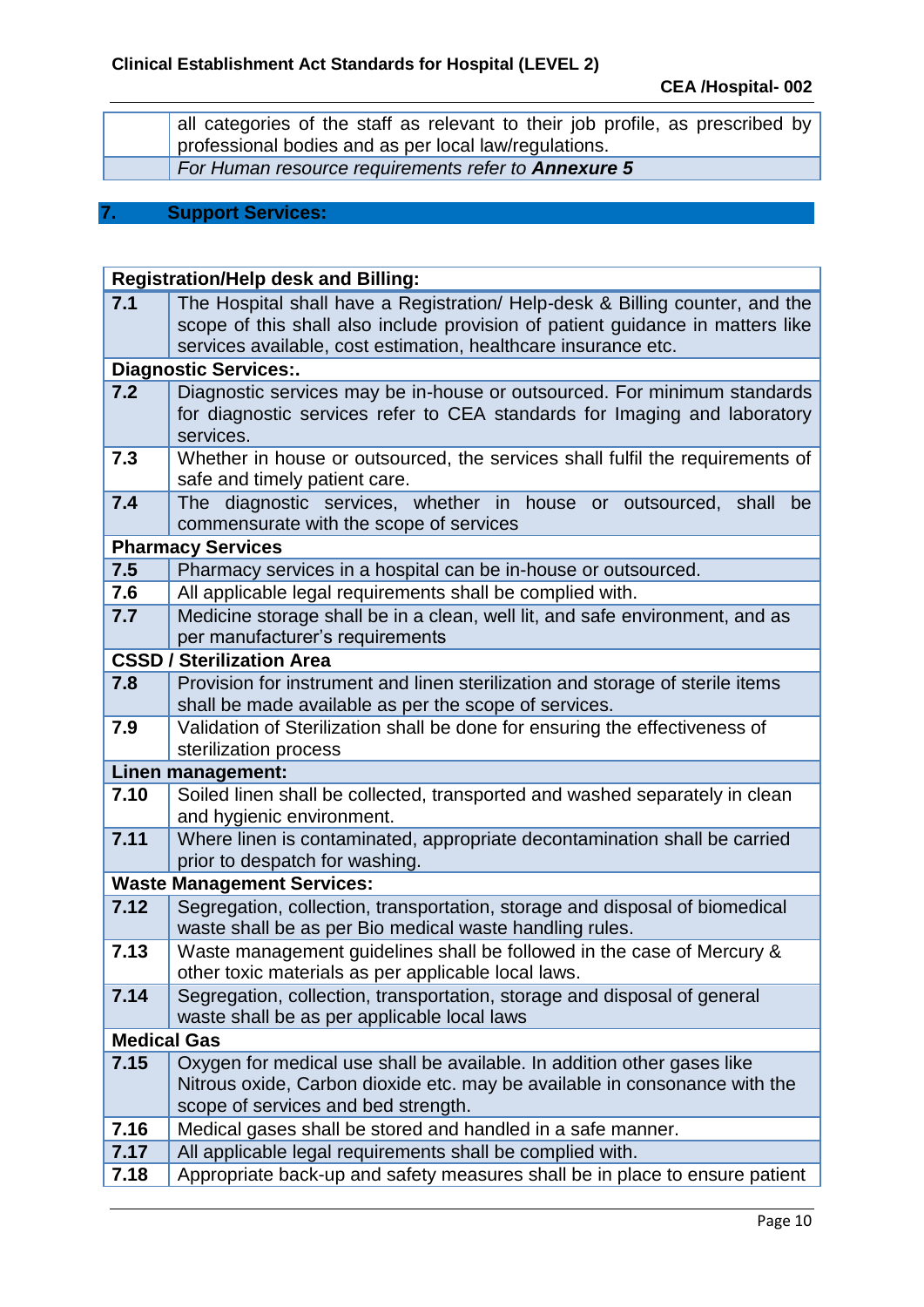|      | safety at all times.                                                                                                                                     |
|------|----------------------------------------------------------------------------------------------------------------------------------------------------------|
|      | <b>Ambulance services</b>                                                                                                                                |
| 7.19 | The establishment shall have provision of transporting patients for<br>transfer/referral/investigations etc in safe manner.                              |
| 7.20 | Ambulance Services may be in-house or outsourced. The Ambulance<br>services shall comply with the applicable local laws, even if they are<br>outsourced. |
|      | For ambulance checklist please refer to Annexure 6.                                                                                                      |

## **8. Legal/Statutory Requirements:**

| 8.1 | Every application must be accompanied with the documents confirming<br>compliance with local regulations and law. |
|-----|-------------------------------------------------------------------------------------------------------------------|
|     | Indicative list is as per <b>Annexure 7.</b>                                                                      |

#### **9. Record Maintenance and reporting:**

| 9.1 | The minimum medical records to be maintained and nature of information to<br>be provided by the Hospitals shall be as prescribed in CG 2 Annexe as per<br>Section 12 (1) (iii) of this Act                                                                     |
|-----|----------------------------------------------------------------------------------------------------------------------------------------------------------------------------------------------------------------------------------------------------------------|
| 9.2 | Medical Records may be maintained in physical or digital format.                                                                                                                                                                                               |
| 9.3 | Confidentiality, security and integrity of records shall be ensured at all times                                                                                                                                                                               |
| 9.4 | The medical records of IPD patients shall be maintained in consonance with<br>National or local law, MCI guidelines, and court orders.                                                                                                                         |
| 9.5 | Every Hospital shall maintain health information and statistics in respect of<br>national programmes, notifiable diseases and emergencies/disasters/<br>epidemics and furnish the same to the district authorities in the prescribed<br>formats and frequency. |
|     | Content of medical record shall be as per Annexure 7                                                                                                                                                                                                           |

**10.Basic Processes:**

|                                    | Registration / help desk and billing services                                                                                                                                                                                                             |
|------------------------------------|-----------------------------------------------------------------------------------------------------------------------------------------------------------------------------------------------------------------------------------------------------------|
| 10.1.                              | The hospital shall register all patients who visit the hospital except if the<br>required services are not available in the facility, in which case the patient is<br>guided to the appropriate nearest facility. (Please also see Emergency<br>Services) |
| 10.2.                              | Once registered, depending on the clinical need, patient is guided to<br>appropriate service area like OPD, ER etc.                                                                                                                                       |
|                                    | <b>10.3.</b> Patient shall be guided and informed regarding Patients' rights &<br>responsibilities, cost estimates, third party services (e.g. Insurance) etc.                                                                                            |
| 10.4.                              | The billing shall be as per the Hospital tariff list, which shall be available to<br>patients in a suitable format.                                                                                                                                       |
| <b>Assessment and Plan of care</b> |                                                                                                                                                                                                                                                           |
| 10.5.                              | Each patient shall undergo an initial assessment by qualified and/or trained                                                                                                                                                                              |
|                                    |                                                                                                                                                                                                                                                           |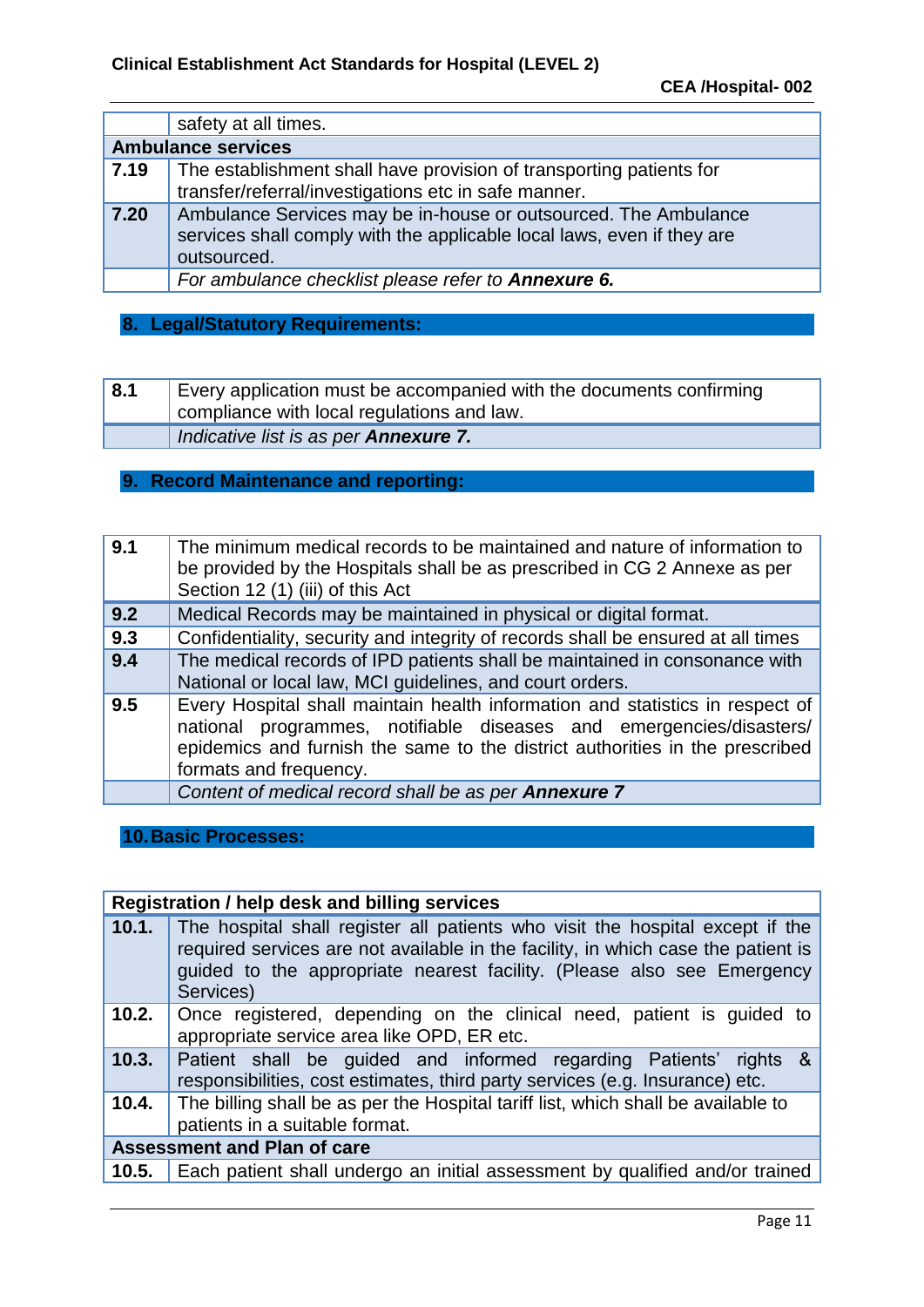|        | personnel.                                                                                                        |
|--------|-------------------------------------------------------------------------------------------------------------------|
| 10.6.  | Further management of patient shall be done by a registered medical                                               |
|        | practitioner on the basis of findings of initial assessment; for example, OPD                                     |
|        | treatment, admission, transfer/referral, investigation etc.                                                       |
| 10.7.  | At the time of admission of patient, General Consent for admission shall be<br>taken. Please refer to Annexure 8. |
| 10.8.  | In case of non-availability of beds or where clinical need warrants, the patient                                  |
|        | shall be referred to another facility along with the required clinical information                                |
|        | There shall be appropriate arrangement for safe transport of<br>or notes.<br>patient.                             |
| 10.9.  | Reassessments of the admitted patients shall be done at least once in a day                                       |
|        | and/or according to the clinical needs and these shall be documented.                                             |
| 10.10. | Any examination, treatment or management of female patient shall be done                                          |
|        | in the presence of an employed female attendant/female nursing staff, if                                          |
|        | conducted by male personnel inside the hospital and vice versa.<br><b>Informed Consent Procedure</b>              |
| 10.11. | Informed consent shall be obtained from the patient/ next of kin/ legal                                           |
|        | guardian as and when required as per the prevailing Guidelines / Rules and                                        |
|        | regulations in the language patient can understand (for e.g., before Invasive                                     |
|        | procedures, anaesthesia, Blood transfusion, HIV testing, Research, etc).                                          |
|        | <b>Care Of Patient</b>                                                                                            |
| 10.12. | The Hospital shall provide care of patient as per the best clinical practices                                     |
|        | and reference may be made to Standard Treatment Guidelines that may be                                            |
|        | by the Central /State Government/National &<br>International<br>notified<br>professional bodies.                  |
| 10.13. | Patient and/or families shall be educated on preventive, curative, promotive                                      |
|        | and rehabilitative aspects of care either verbally, or through printed                                            |
|        | materials.                                                                                                        |
| 10.14. | All the relevant documents pertaining to any invasive procedures performed                                        |
|        | shall be maintained in the record, including the procedure safety checklist.                                      |
| 10.15. | Monitoring of patient shall be done during and after all the procedures and                                       |
|        | same shall be documented (for example, after anaesthesia, surgical<br>procedures, blood transfusion, etc.).       |
| 10.16. | Staff involved in direct patient care shall receive basic training in CPR                                         |
|        | <b>Emergency Services:</b>                                                                                        |
| 10.17. | Emergency patients shall be attended on priority. The Emergency                                                   |
|        | department shall be well equipped with trained staff.                                                             |
| 10.18. | If emergency services are not available in the hospital, the hospital shall                                       |
|        | provide first aid to the patients and arrange appropriate transfer/referral of                                    |
|        | the patient.<br><b>Medication Prescription, Administration And Monitoring</b>                                     |
| 10.19. | Prescription shall include name of the patient, date, name of medication,                                         |
|        | dosage, route, frequency, duration, name, signature and registration number                                       |
|        | of the medical practitioner in legible writing                                                                    |
| 10.20. | Drug allergies shall be ascertained before prescribing and administration; if                                     |
|        | any allergy is discovered, the same shall be communicated to the patient                                          |
|        | and recorded in the Case sheet as well.                                                                           |
| 10.21. | Patient identity, medication, dose, route, timing, expiry date shall be verified                                  |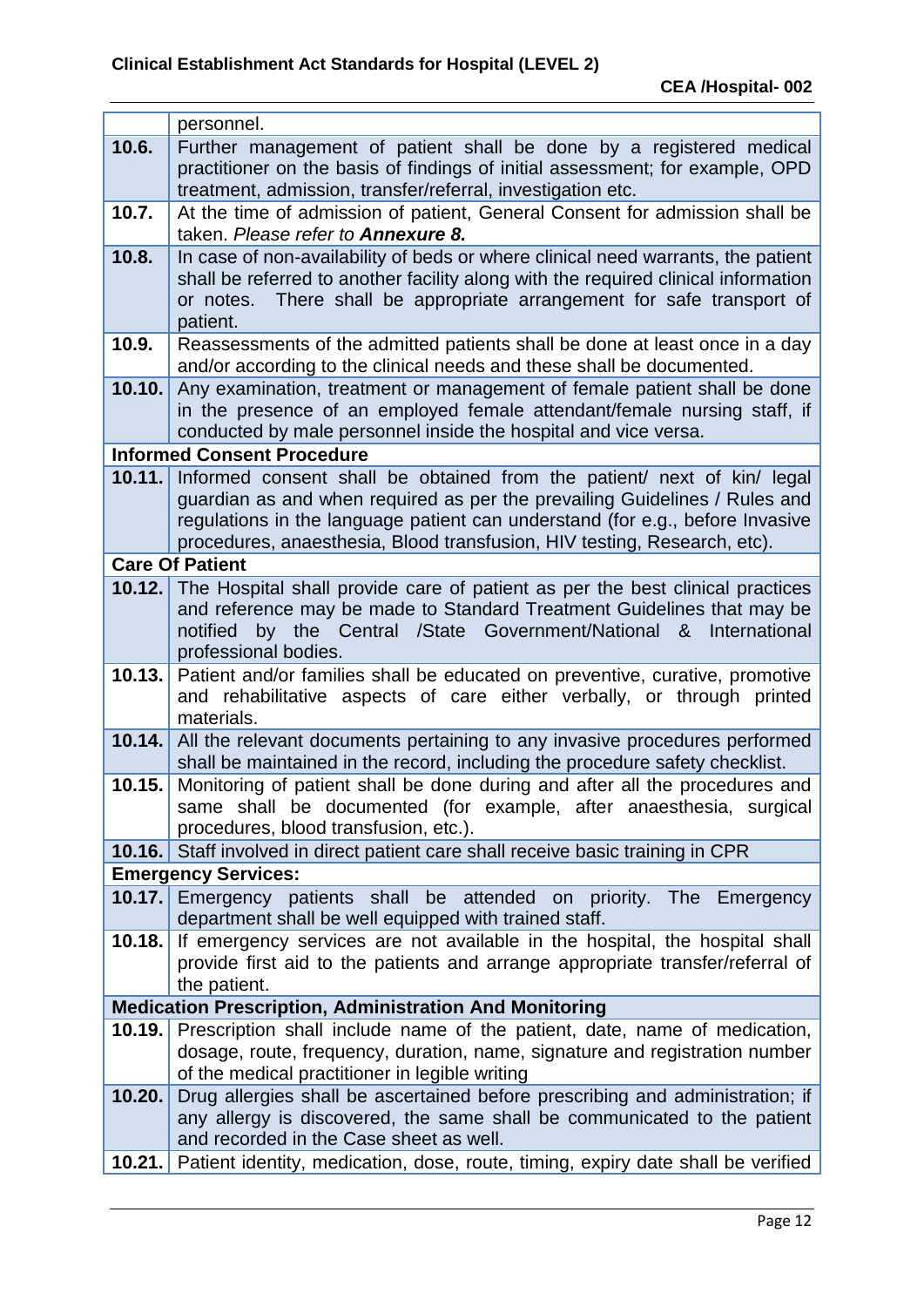|                  | prior to administration of medication                                                                                                                           |  |  |  |  |
|------------------|-----------------------------------------------------------------------------------------------------------------------------------------------------------------|--|--|--|--|
| 10.22.           | Safe injection practices shall be followed as per WHO guidelines.                                                                                               |  |  |  |  |
| 10.23.           | High Risk Medicines shall be identified and verified by two trained healthcare                                                                                  |  |  |  |  |
|                  | personnel before administration.                                                                                                                                |  |  |  |  |
| 10.24.           | Patients shall be monitored after medication administration and adverse drug                                                                                    |  |  |  |  |
|                  | reaction/events if any shall be recorded and reported (please refer                                                                                             |  |  |  |  |
|                  | http://cdsco.nic.in/adr3.pdf).                                                                                                                                  |  |  |  |  |
|                  | <b>Infection Control</b>                                                                                                                                        |  |  |  |  |
| 10.25.           | The hospital shall follow standard precautions like practicing hand hygiene,                                                                                    |  |  |  |  |
|                  | use of personal protection equipment, etc to reduce the risk of healthcare                                                                                      |  |  |  |  |
|                  | associated infections.                                                                                                                                          |  |  |  |  |
| 10.26.           | The hospital shall ensure adequate and proper spacing in the patient care                                                                                       |  |  |  |  |
|                  | area so as to prevent transmission of infections.                                                                                                               |  |  |  |  |
| 10.27.           | Regular cleaning of all areas with disinfectant shall be done as per<br>prescribed & documented procedure.                                                      |  |  |  |  |
| 10.28.           | Prescribed & documented Infection Control Practices shall be followed in                                                                                        |  |  |  |  |
|                  | High risk areas like Operation theatre, ICU, HDU, etc as per good clinical                                                                                      |  |  |  |  |
|                  | practice guidelines.                                                                                                                                            |  |  |  |  |
| 10.29.           | Housekeeping/sanitary services shall ensure appropriate hygiene and                                                                                             |  |  |  |  |
|                  | sanitation in the establishment.                                                                                                                                |  |  |  |  |
|                  | Safety of the patient, staff, visitors and relative in a hospital                                                                                               |  |  |  |  |
| 10.30.           | Security and safety of patients, staff, visitors and relatives shall be ensured                                                                                 |  |  |  |  |
|                  | by provision of appropriate safety installations and adoption of appropriate                                                                                    |  |  |  |  |
|                  | safety measures. E.g. identification of mother and baby in obstetric facility,                                                                                  |  |  |  |  |
|                  | etc                                                                                                                                                             |  |  |  |  |
| 10.31.           | shall undertake all<br>Hospital<br>necessary<br>including<br>The<br>measures,<br>demonstration of preparedness for fire and non-fire emergencies, to ensure     |  |  |  |  |
|                  | the safety of patients, attendants, staff and visitors. (Please also see section                                                                                |  |  |  |  |
|                  | on Infrastructure and Security and Fire)                                                                                                                        |  |  |  |  |
| 10.32.           | All applicable fire safety measures as per local law shall be adopted. This                                                                                     |  |  |  |  |
|                  | includes fire prevention, detection, mitigation, evacuation and containment                                                                                     |  |  |  |  |
|                  | measures. Periodic training of the staff and mock drills shall be conducted                                                                                     |  |  |  |  |
|                  | and the same shall be documented.                                                                                                                               |  |  |  |  |
| 10.33.           | In case of any epidemic, natural calamity or disaster, the owner/keeper of                                                                                      |  |  |  |  |
|                  | every Hospital shall, on being requested by the designated supervising                                                                                          |  |  |  |  |
|                  | Authority, cooperate and provide such reasonable assistance and medical<br>aid as may be considered essential by the supervising authority at the time          |  |  |  |  |
|                  | of natural calamity or disastrous situation                                                                                                                     |  |  |  |  |
|                  | <b>Patient Information and Education</b>                                                                                                                        |  |  |  |  |
| 10.34.           | The patient and/or family members shall be explained about the disease                                                                                          |  |  |  |  |
|                  | condition, proposed care, including the risks, alternatives and benefits. They                                                                                  |  |  |  |  |
|                  | shall be informed regarding the expected cost of the treatment. They shall                                                                                      |  |  |  |  |
|                  | also be informed about the progress and any change of condition.                                                                                                |  |  |  |  |
| 10.35.           | Patient and/or family are educated about the safe and effective use of                                                                                          |  |  |  |  |
|                  | medication, food drug interaction, diet, and disease prevention strategies.                                                                                     |  |  |  |  |
| <b>Discharge</b> |                                                                                                                                                                 |  |  |  |  |
|                  | <b>10.36.</b> A Discharge summary shall be given to all patients discharged from the<br>hospital. For content of discharge summary refer to <b>Annexure 9</b> . |  |  |  |  |
|                  |                                                                                                                                                                 |  |  |  |  |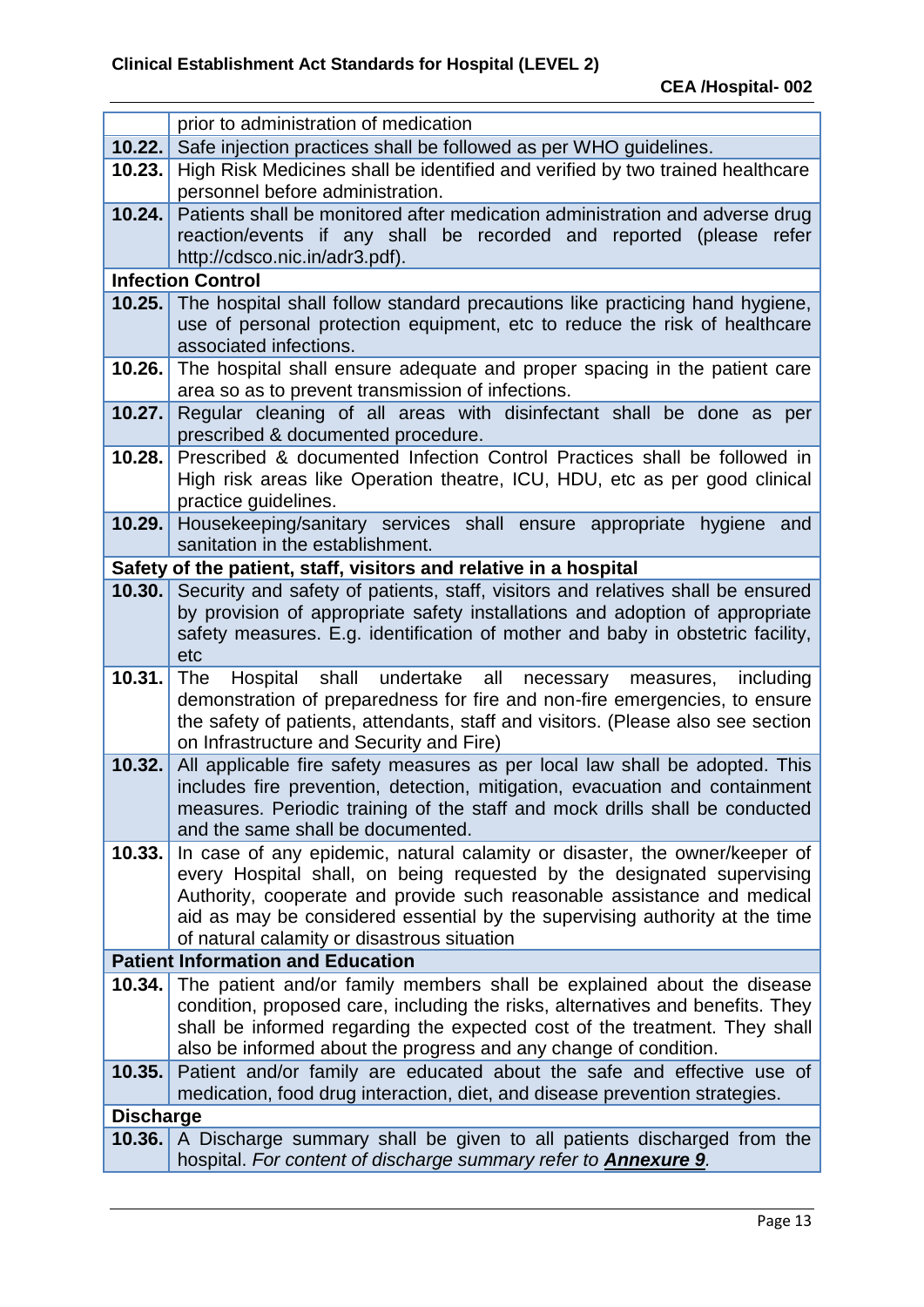| 10.37. The discharge summary shall include the points as mentioned in the                                           |
|---------------------------------------------------------------------------------------------------------------------|
| annexure in an understandable language and format                                                                   |
| 10.38. Discharge summary shall also be given to patient and/or attendant in case of<br>transfer LAMA/DAMA or death. |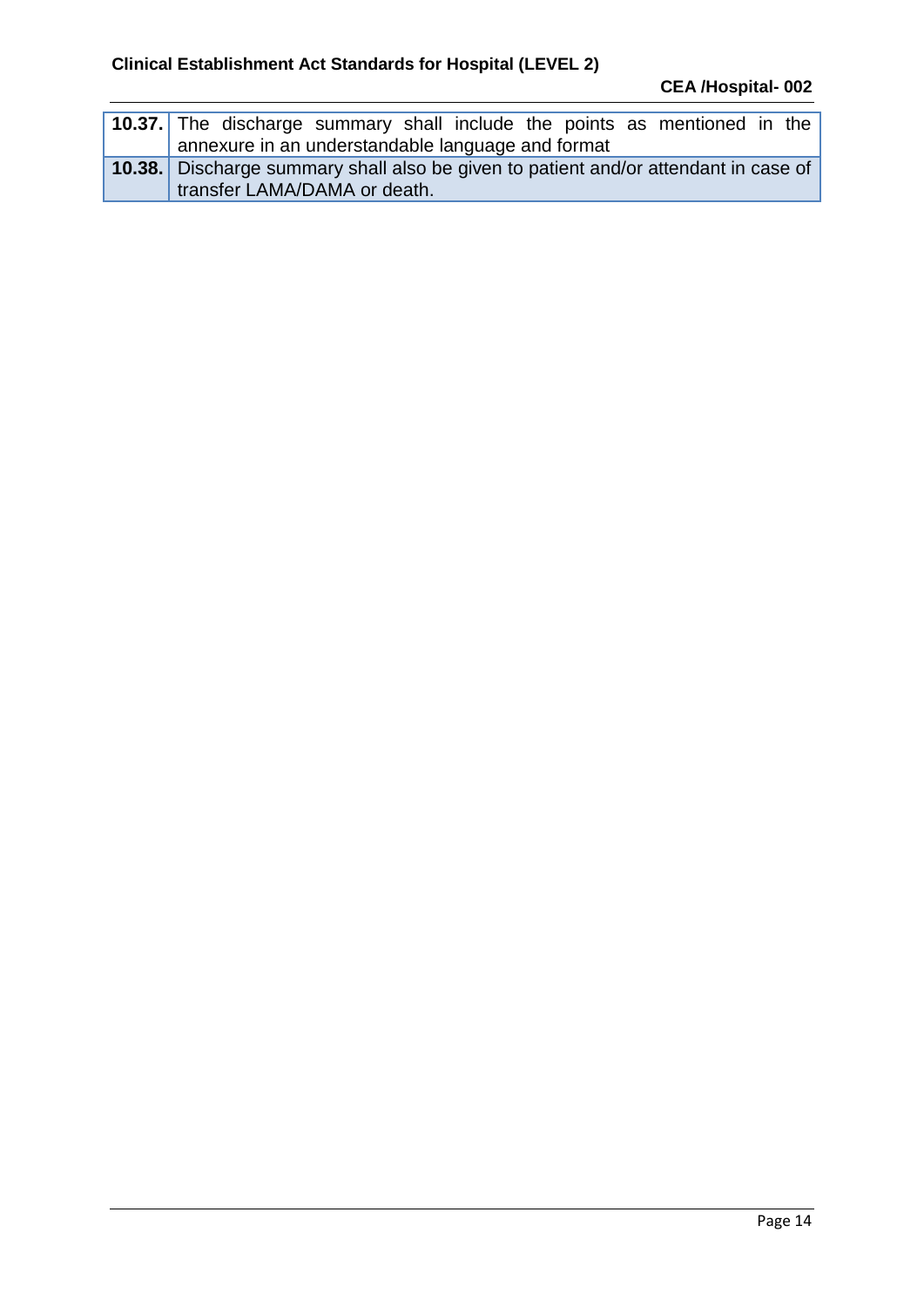## **ANNEXURE 1**

## **Minimum space requirements in a hospital level 2 shall be as follows:**

| <b>Total Area</b> |                                                                                                                   |                                                                                                                                                                                                                                                           |  |  |  |
|-------------------|-------------------------------------------------------------------------------------------------------------------|-----------------------------------------------------------------------------------------------------------------------------------------------------------------------------------------------------------------------------------------------------------|--|--|--|
| 1.                | Total Area of hospital level 1 including 30                                                                       | 40 sq mt/bed as carpet                                                                                                                                                                                                                                    |  |  |  |
|                   | % area for circulation space for corridors,                                                                       | area                                                                                                                                                                                                                                                      |  |  |  |
|                   | lobby, reception area                                                                                             |                                                                                                                                                                                                                                                           |  |  |  |
| <b>Wards</b>      |                                                                                                                   |                                                                                                                                                                                                                                                           |  |  |  |
| 2.                | Ward bed and surrounding space                                                                                    | 6sq mt/ bed; in addition<br>circulation space of 30%<br>as indicated in total area                                                                                                                                                                        |  |  |  |
|                   |                                                                                                                   | shall be provided for<br>Nursing station, Ward<br>store, Sanitary etc                                                                                                                                                                                     |  |  |  |
|                   | <b>Intensive Care Unit (if available)</b>                                                                         |                                                                                                                                                                                                                                                           |  |  |  |
| 3.                | For medical/surgical ICU/HDU bed and                                                                              | 10.5<br>mt/ bed; in<br>sq                                                                                                                                                                                                                                 |  |  |  |
|                   | surrounding space                                                                                                 | addition circulation space<br>of 30% as indicated in<br>the total area shall be<br>provided for<br>nursing<br>doctors'<br>station,<br>duty<br>room, store, clean and<br>dirty utility, circulating<br>area for movement of<br>staff, trolley, toilet etc. |  |  |  |
|                   | <b>Minor Operation Theatre/Procedure room</b>                                                                     |                                                                                                                                                                                                                                                           |  |  |  |
| 4.                | OT for minor procedures (where<br>applicable)                                                                     | 10.5 sq mt; in addition<br>circulation space of 30%<br>as indicated in total area<br>shall be provided for<br>nursing station, scrub<br>station, clean and dirty<br>utility, dressing room,<br>toilet etc.                                                |  |  |  |
| Labour room       |                                                                                                                   |                                                                                                                                                                                                                                                           |  |  |  |
| 5.                | Labour Table and surrounding space                                                                                | 10.5 sq mt/ labour table                                                                                                                                                                                                                                  |  |  |  |
| 6.                | Other areas- nursing station, doctors' duty<br>room, store, Clean and dirty utility,<br>Circulating area, Toilets | 10.5 sq mt for clean<br>utility and store and 7 sq<br>mt for dirty utility and 3.5<br>sq mt for toilet.                                                                                                                                                   |  |  |  |
|                   | <b>Operation Theatre (OT)</b>                                                                                     |                                                                                                                                                                                                                                                           |  |  |  |
| 7.                | <b>Operating Room Area</b>                                                                                        | 24.5 sq mt per operating<br>room.                                                                                                                                                                                                                         |  |  |  |
|                   | <b>Emergency &amp; Casualty (if separate):</b>                                                                    |                                                                                                                                                                                                                                                           |  |  |  |
| 8.                | Emergency bed and surrounding space                                                                               | 10.5 sq $m/bed$                                                                                                                                                                                                                                           |  |  |  |
| 9.                | Other areas- nursing station, doctors' duty<br>store, Clean<br>and<br>dirty<br>room,<br>utility,                  | <b>Nurse</b><br>station<br>of<br>out<br>circulation. Doctor duty                                                                                                                                                                                          |  |  |  |
|                   | Dressing area, Toilets                                                                                            | room of 7sqm<br>and<br>a                                                                                                                                                                                                                                  |  |  |  |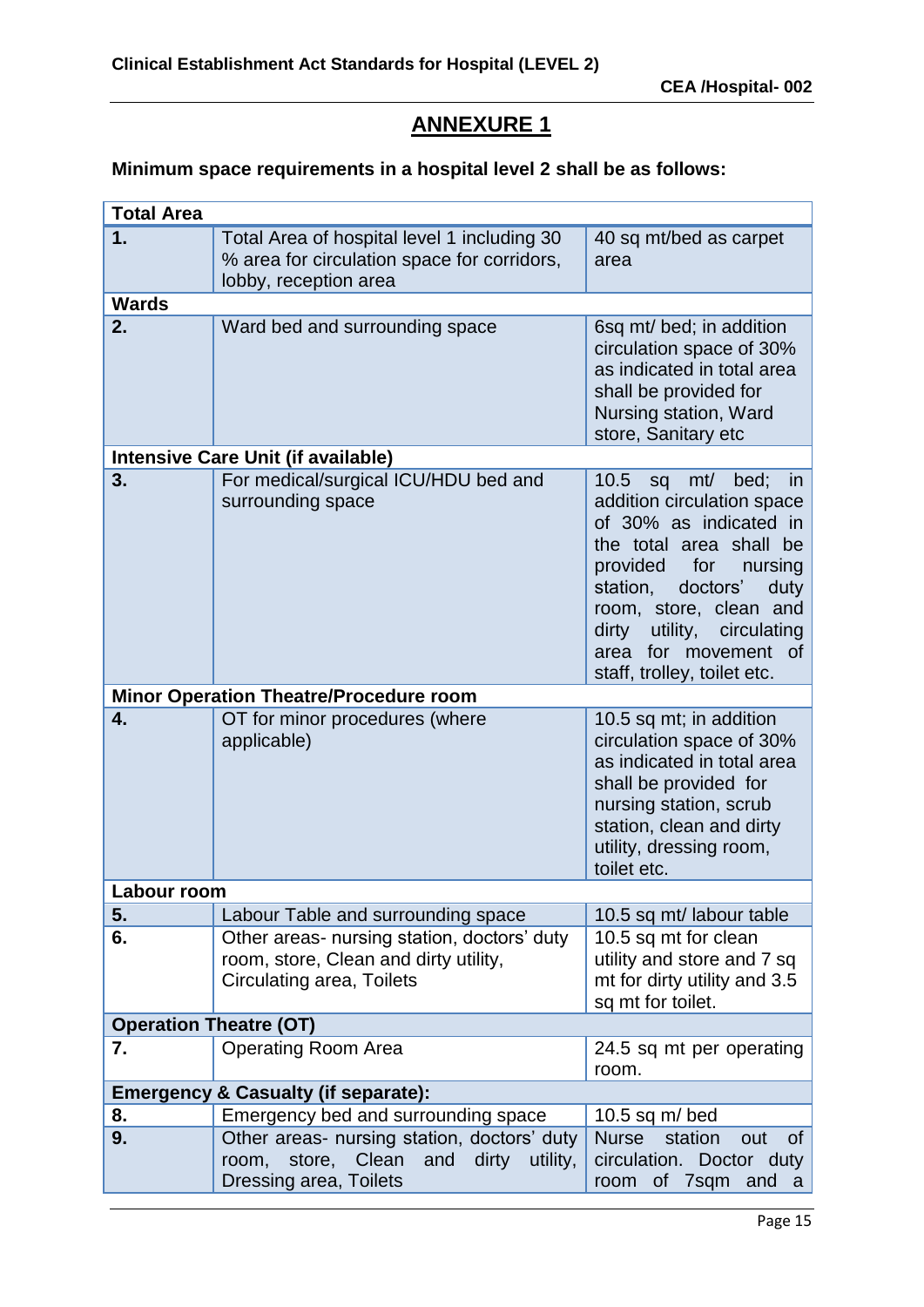|                                                                                                                                                                                                                   |             | toilet of 3.5sqm. Store of<br>7sqm                                                                                                                        |  |
|-------------------------------------------------------------------------------------------------------------------------------------------------------------------------------------------------------------------|-------------|-----------------------------------------------------------------------------------------------------------------------------------------------------------|--|
| <b>Pharmacy</b>                                                                                                                                                                                                   |             |                                                                                                                                                           |  |
| 10 <sub>1</sub>                                                                                                                                                                                                   | Pharmacy    | The size should be<br>adequate to contain 5<br>percent of the total<br>clinical visits to the OPD<br>in one session at the rate<br>of 0.8 m2 per patient. |  |
| <b>Bio-medical Waste</b>                                                                                                                                                                                          |             |                                                                                                                                                           |  |
| 11.                                                                                                                                                                                                               | $< 50$ beds | $5$ sq m                                                                                                                                                  |  |
| 12.                                                                                                                                                                                                               | 50-100 beds | $10$ sq m                                                                                                                                                 |  |
| 13.                                                                                                                                                                                                               | $>100$ beds | $20$ sq m                                                                                                                                                 |  |
| Other functional areas( laboratory, diagnostics, front office/reception, waiting<br>area, administrative area etc) should be appropriately sized as per the scope<br>of service and patient load of the hospital. |             |                                                                                                                                                           |  |

#### **Other requirements:**

#### **Wards:**

- 1. The ward shall also have designated areas for nursing station, doctors' duty room, store, clean and dirty utility, janitor room, toilets and this shall be provided from circulation area.
- 2. For a general ward of 12 beds, a minimum of 2 WC and 1 hand wash basin shall be provided.
- 3. Distance between beds shall be 1.0 metres
- 4. Space at the head end of bed shall be 0.25 metres.
- 5. Door width shall be 1.2 metres and corridor width 2.5 metres

#### Intensive Care Unit (if available)

- 1. The unit is to be situated in close proximity of operation theatre, acute care medical and surgical ward units.
- 2. Suction, oxygen supply and compressed air should be provided for each bed.
- 3. Adequate lighting and uninterrupted power supply shall be provided.
- 4. Adequate multi-sockets with 5 ampere and 15 ampere sockets and/or as per requirement to be provided for each bed.
- 5. Nurse call system for each bed.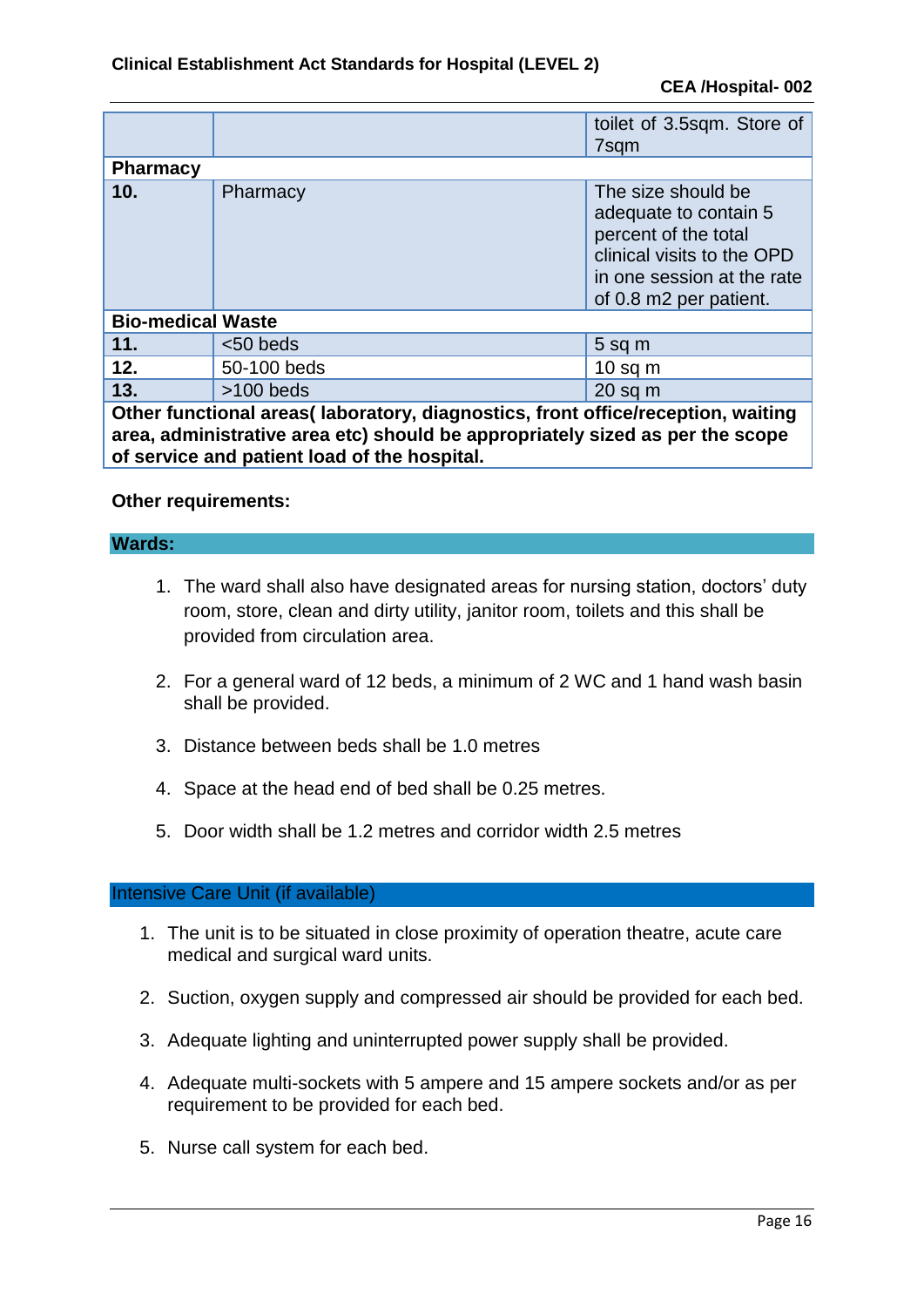6. ICU shall have designated area for nursing station, doctors' duty room, store, clean and dirty utility, circulating area for movement of staff, trolley, toilet, shoe change, trolley bay, janitor closet etc

#### **Labour room:**

- 1. The obstetrical unit shall provide privacy, prevent unrelated traffic through the unit and provide reasonable protection of mothers from infection and from cross-infection.
- 2. Measures shall be in place to ensure safety and security of neonates.
- 3. Resuscitation facilities for neonates shall be provided within the obstetrical unit and convenient to the delivery room.
- 4. The labour room shall contain facilities for medication, hand washing, charting, and storage for supplies and equipment.
- 5. The labour room shall be equipped with oxygen and suction

#### **Operation Theatre**

- 1. The operation theatre complex shall have appropriate zoning.
- 2. The operation theatre complex shall provide appropriate space for other areas- nursing station, doctors' duty room, scrub station, sterile store, Clean and dirty utility, Dress change room, Toilets:
	- *a.* Sterile area consists of operating room sterile store and anesthesia room
	- *b.* Clean zone- consists of equipment/medical store, scrub area, pre and/or post-operative area and linen bay
	- *c.* Protective zone- consists of change room, doctors room and toilets
	- d. Dirty area
	- e. Due considerations are to be given to achieve highest degree of asepsis to provide appropriate environment for staff and patients.
- 3. Doors of pre-operative and recovery room are to be 1.5 m clear widths.
- 4. Air Conditioning to be provided in all areas. Window AC and split units should preferably be avoided as they are pure re circulating units and become a source of infection.
- 5. Appropriate arrangements for air filtration to be made.
- 6. Temperature and humidity in the OT shall be monitored.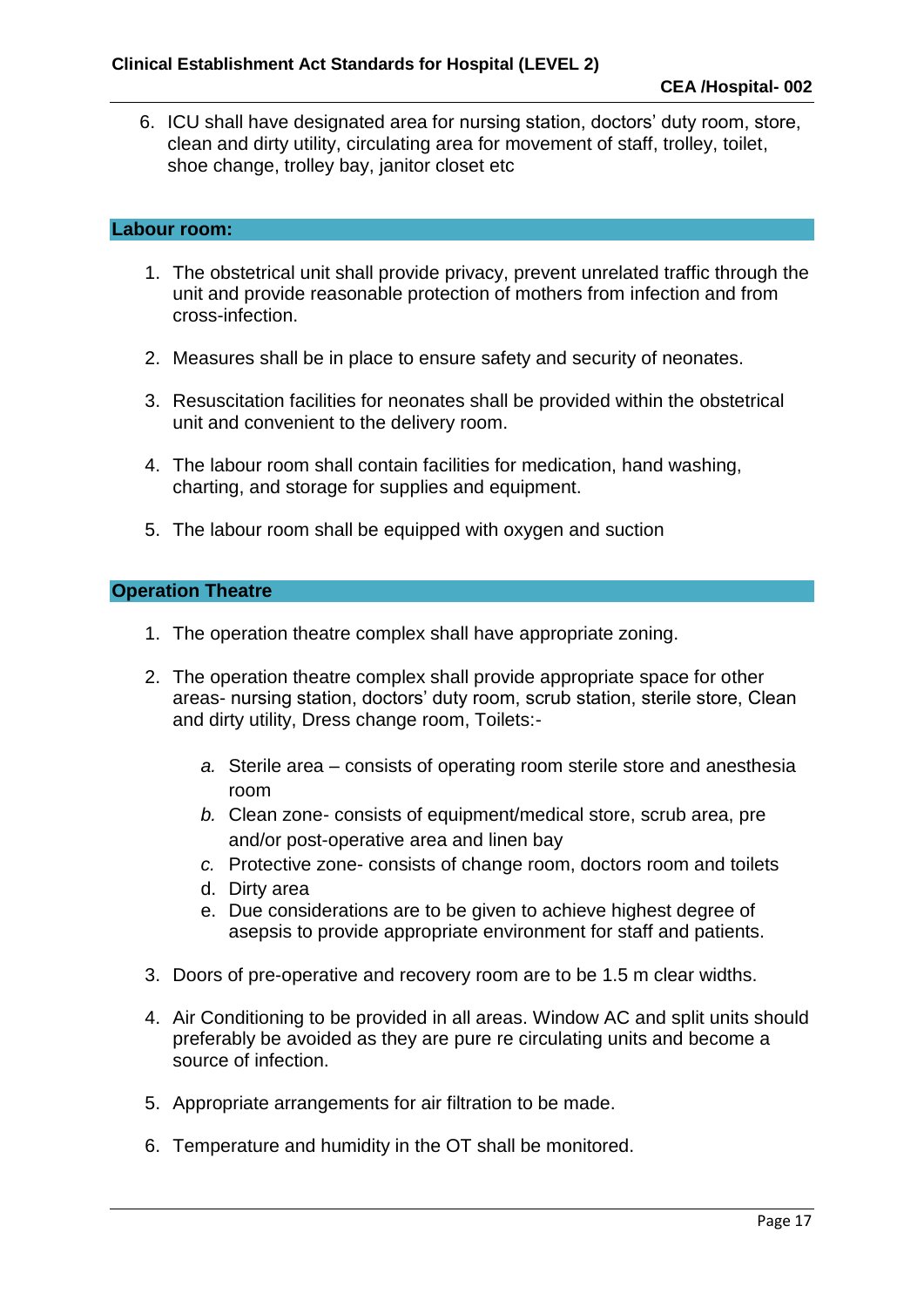- 7. Oxygen, Nitrous Oxide, suction and compressed air supply should be provided in all OTs.
- 8. All necessary equipment such as shadow-less light, Boyle's apparatus shall be available and in working condition.
- 9. Uninterrupted power supply to be provided.

*Note: For Eye Hospitals only where procedures are done in local and/or regional anaesthesia, Minor OT criteria may be applicable.*

#### **Emergency room**

1. Emergency bed and surrounding space shall have minimum 10.5 sq m/ bed area.

**Clinical Laboratory**

- 1. The laboratory area shall be appropriate for activities including test analysis, washing, biomedical waste storage and ancillary services like Storage of records, reagents, consumables, stationary etc eating area for staff.
- 2. For detail please refer to NABH CEA LAB

#### **Imaging**

- 1. The department shall be located at a place which is easily accessible to both OPD and wards and also to emergency and operation theatre.
- 2. As the department deals with the high voltage, presence of moisture in the area shall be avoided.
- 3. The size of the department shall depend upon the type of equipment installed.
- 4. The department/room shall have a sub-waiting area preferably with toilet facility and a change room facility, if required.
- 5. For detail please refer to NABH CEA IMAGING

#### **Central Sterilization and Supply**

- 1. Department (CSSD) Sterilization, being one of the most essential services in a hospital, requires the utmost consideration in planning.
- 2. Centralization increases efficiency, results in economy in the use of equipment and ensures better supervision and control.
- 3. The materials and equipment dealt in CSSD shall fall under three categories:
	- a) those related to the operation theatre department,
	- b) common to operating and other departments, and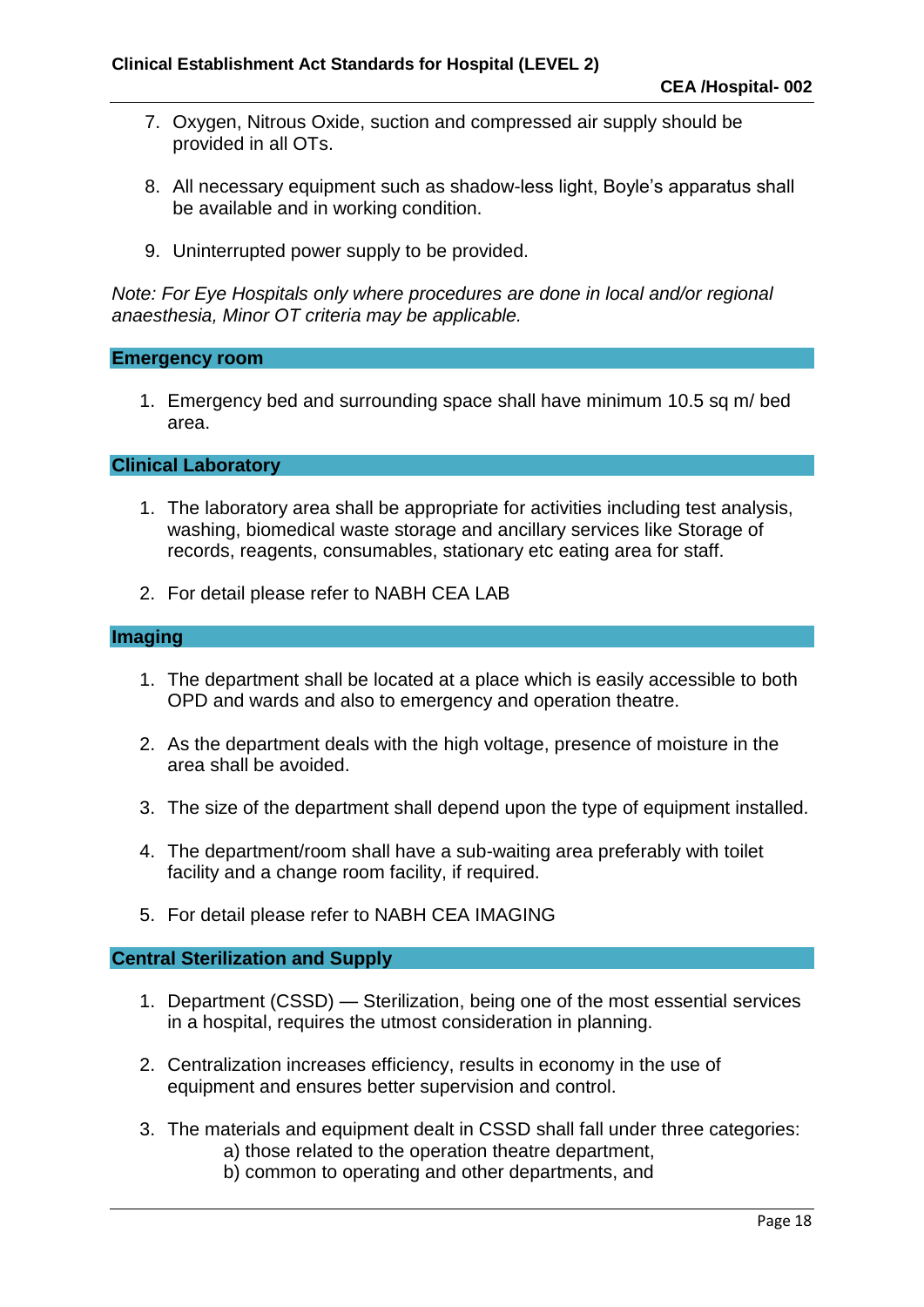c) pertaining to other departments alone.

## **Other Departments**

Other departments shall have appropriate infrastructure commensurate to the scope of service of the hospital.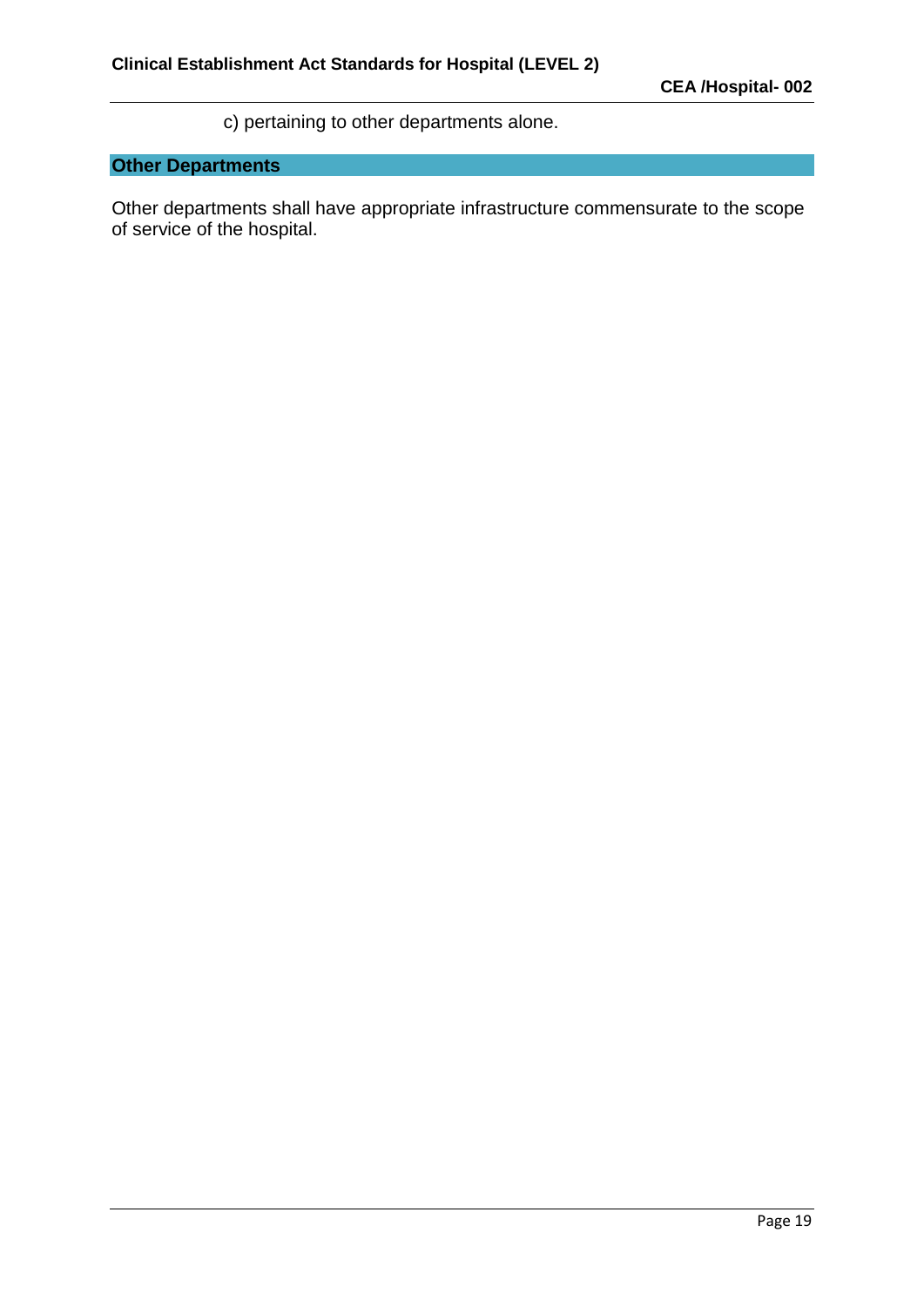#### **ANNEXURE 2**

#### **FURNITURE AND FIXTURES**

| S.N | <b>ARTICLES</b>                      |
|-----|--------------------------------------|
| 2.  | <b>Examination Table</b>             |
| 3.  | Writing tables                       |
| 4.  | <b>Chairs</b>                        |
| 5.  | Almirah                              |
| 6.  | <b>Waiting Benches</b>               |
| 7.  | <b>Medical/Surgical Beds</b>         |
| 8.  | Labour Table- if applicable          |
| 9.  | <b>Wheel Chair/Stretcher</b>         |
| 10. | Medicine Trolley, Instrument Trolley |
| 11. | Screens/curtains                     |
| 12. | Foot Step                            |
| 13. | <b>Bed Side Table</b>                |
| 14. | Baby Cot- if applicable              |
| 15. | Stool                                |
| 16. | <b>Medicine Chest</b>                |
| 17. | <b>Examination Lamp</b>              |
| 18. | View box                             |
| 19. | Fans                                 |
| 20. | Tube Light/ lighting fixtures        |
| 21. | Wash Basin                           |
| 22. | <b>IV Stand</b>                      |
| 23. | Colour coded bins for BMW            |

*\*this is an indicative list and the items shall be provided as per the size of the hospital and scope of service.*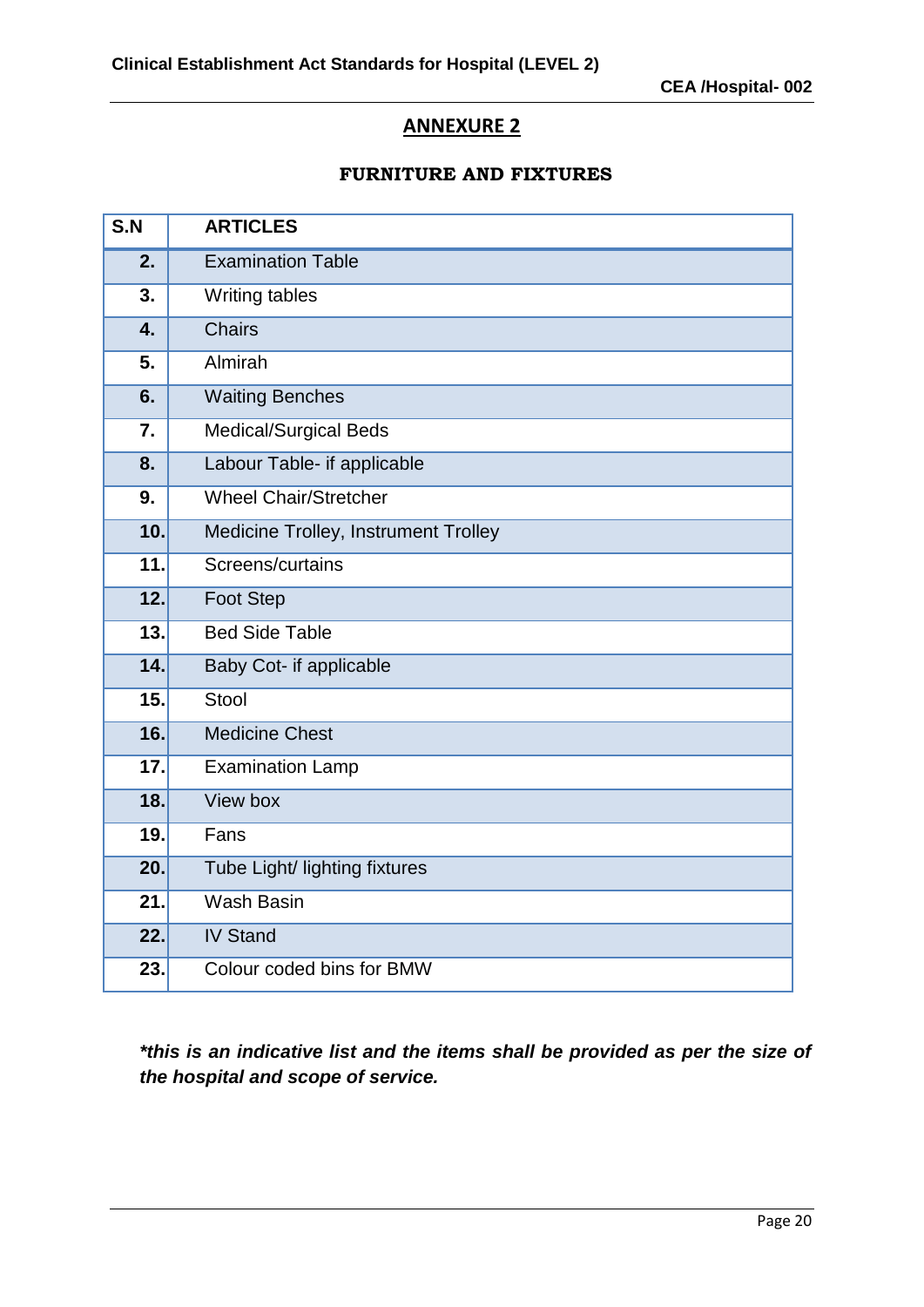#### **EQUIPMENTS**

#### **a. Emergency Equipment**

| Sr <sub>No</sub> | Name of Emergency Equipment                                                                                                                                                                                  |
|------------------|--------------------------------------------------------------------------------------------------------------------------------------------------------------------------------------------------------------|
| 1                | Resuscitation equipment including Laryngoscope, endotracheal tubes,<br>suction equipment, xylocaine spray, oropharyngeal and nasopharyngeal<br>airways, Ambu Bag- Adult & Paediatric (neonatal if indicated) |
| $\overline{2}$   | Oxygen cylinders with flow meter/ tubing/catheter/face mask/nasal prongs                                                                                                                                     |
| 3                | <b>Suction Apparatus</b>                                                                                                                                                                                     |
| $\overline{4}$   | Defibrillator with accessories                                                                                                                                                                               |
| 5                | Equipment for dressing/bandaging/suturing                                                                                                                                                                    |
| 6                | Basic diagnostic equipment- Blood Pressure Apparatus, Stethoscope,<br>weighing machine, thermometer                                                                                                          |
| $\overline{7}$   | <b>ECG Machine</b>                                                                                                                                                                                           |
| 8                | <b>Pulse Oximeter</b>                                                                                                                                                                                        |
| 9                | Nebulizer with accessories                                                                                                                                                                                   |

**b. Other equipment which shall also be available in good working condition as per the scope of services and bed strength (some of the emergency equipment are already mentioned above).**

| Department          | Equipment                                                  | Level 1    | Level 2    | Level 3 |  |  |
|---------------------|------------------------------------------------------------|------------|------------|---------|--|--|
| <b>NON MEDICAL</b>  |                                                            |            |            |         |  |  |
| Administration      |                                                            |            |            |         |  |  |
|                     | Office equipment                                           | Yes        | Yes        | Yes     |  |  |
|                     | Office furniture                                           | <b>Yes</b> | Yes        | Yes     |  |  |
| Electricity         |                                                            |            |            |         |  |  |
|                     | <b>Emergency lights</b>                                    | <b>Yes</b> | Yes        | Yes     |  |  |
|                     |                                                            |            |            |         |  |  |
| <b>Water Supply</b> |                                                            |            |            |         |  |  |
|                     | Hand-washing<br>sinks/taps/bowls on<br>stands in all areas | Yes        | <b>Yes</b> | Yes     |  |  |
|                     | Storage tank                                               | Yes        | Yes        | Yes     |  |  |
|                     | Water purification<br>chemicals or filter                  | Yes        | Yes        | Yes     |  |  |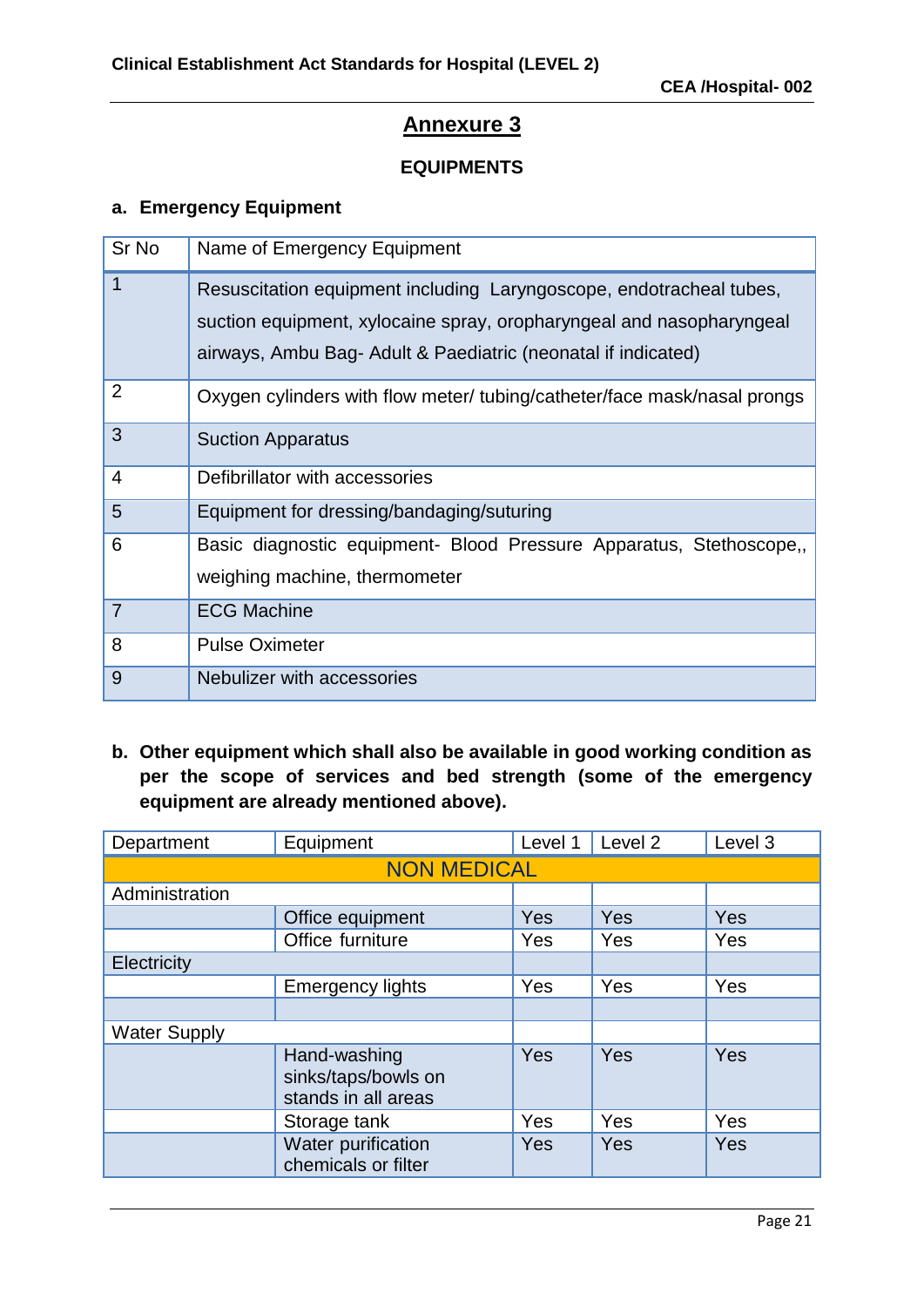|                         | Water source for drinking<br>water                                 | Yes        | Yes        | Yes |
|-------------------------|--------------------------------------------------------------------|------------|------------|-----|
| <b>Waste Disposal</b>   |                                                                    |            |            |     |
|                         | <b>Buckets for contaminated</b><br>waste in all treatment<br>areas | Yes        | Yes        | Yes |
|                         | Drainage system                                                    | Yes        | Yes        | Yes |
|                         | Incinerator or burialpit                                           | Yes        | Yes        | Yes |
|                         | Protective boots<br>and<br>utility gloves                          | Yes        | Yes        | Yes |
|                         | Rubbish bins in all rooms                                          | Yes        | Yes        | Yes |
|                         | Sanitation facilities for<br>patients                              | Yes        | Yes        | Yes |
|                         | Separate Bio-medical<br>waste disposal                             | Yes        | Yes        | Yes |
|                         | Sharps containers in all<br>treatment areas                        | Yes        | Yes        | Yes |
| Safety                  |                                                                    |            |            |     |
|                         | Fire extinguisher                                                  |            |            |     |
| Vehicle                 |                                                                    |            |            |     |
|                         | Vehicle<br>4-wheel<br>drive                                        | <b>No</b>  | Yes        | Yes |
|                         | Ambulance<br>4-wheel<br>drive                                      | <b>No</b>  | <b>No</b>  | Yes |
| <b>Medical Stores</b>   |                                                                    |            |            |     |
|                         | Lockable storage                                                   | Yes        | Yes        | Yes |
|                         | Refrigeration                                                      | Yes        | Yes        | Yes |
| Kitchen                 |                                                                    |            |            |     |
|                         | Cooking pots and utensils                                          | <b>No</b>  | Yes        | Yes |
|                         | Cooking stove                                                      | No         | Yes        | Yes |
|                         | Food refrigeration                                                 | <b>No</b>  | <b>Yes</b> | Yes |
|                         | Plates, cups & cutlery                                             | No         | Yes        | Yes |
|                         | Storage                                                            | <b>No</b>  | Yes        | Yes |
|                         | Washing and drying area<br>facilities                              | Yes        | Yes        | Yes |
| Laundry                 |                                                                    |            |            |     |
|                         | Detergent/soap                                                     | <b>Yes</b> | Yes        | Yes |
|                         | Washing and rinsing<br>equipment/bowls                             | <b>No</b>  | Yes        | Yes |
|                         | Housekeeping Brooms,<br>brushes and mops                           | Yes        | Yes        | Yes |
| Housekeeping            |                                                                    |            |            |     |
|                         | <b>Buckets</b>                                                     | Yes        | Yes        | Yes |
|                         | Soap and disinfectant                                              | Yes        | Yes        | Yes |
|                         | <b>MEDICAL</b>                                                     |            |            |     |
| <b>Outpatient Rooms</b> |                                                                    |            |            |     |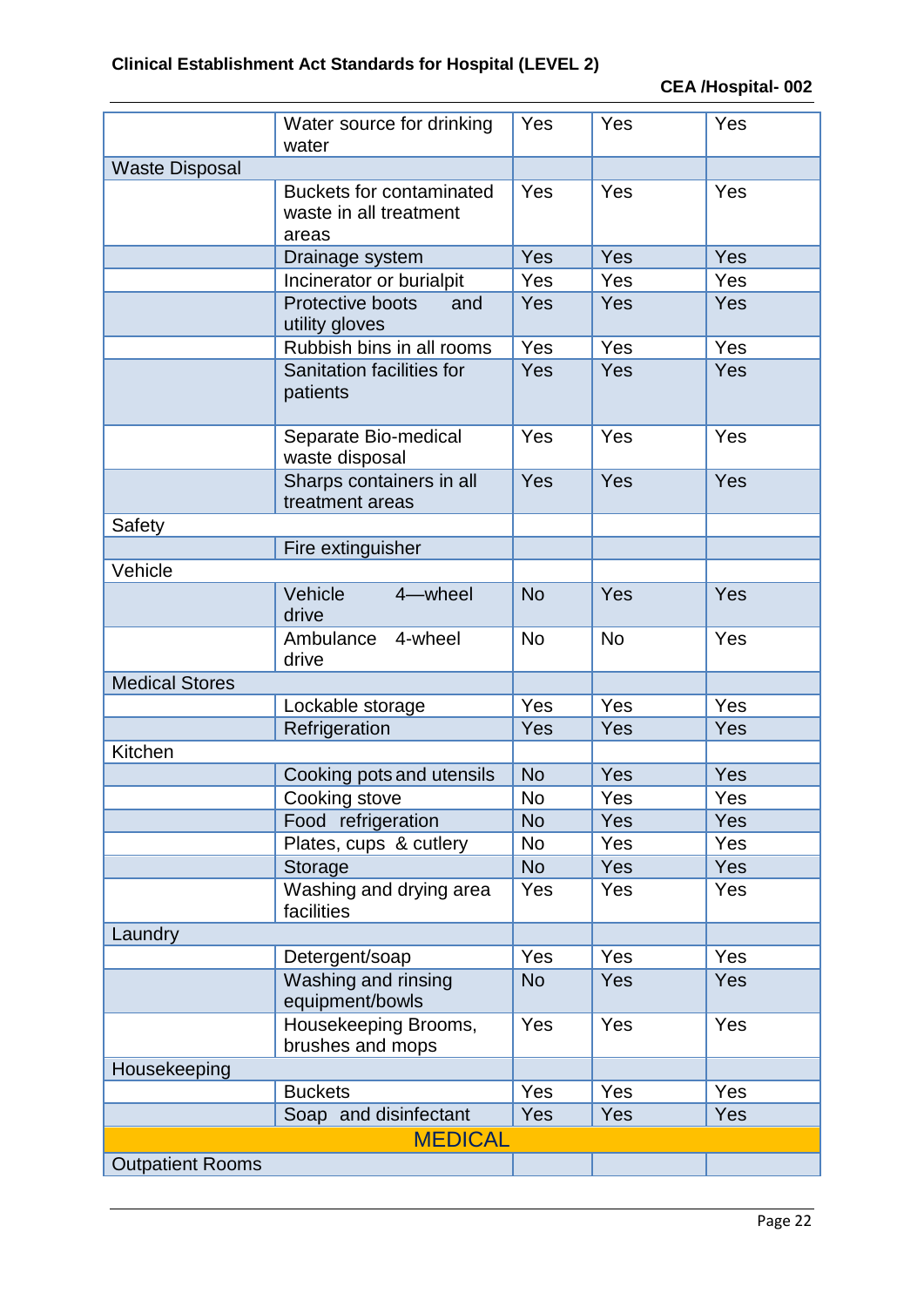|             | Blood pressure machine<br>and stethoscope     | Yes       | Yes                    | Yes |
|-------------|-----------------------------------------------|-----------|------------------------|-----|
|             | Container for sharps<br>disposal              | Yes       | Yes                    | Yes |
|             | Desk and chairs                               | Yes       | Yes                    | Yes |
|             | <b>Examination gloves</b>                     | Yes       | Yes                    | Yes |
|             | Examination table                             | Yes       | Yes                    | Yes |
|             | Hand washing facilities                       | Yes       | Yes                    | Yes |
|             | Light source                                  | Yes       | Yes                    | Yes |
|             | Minor surgical<br>instruments                 | <b>No</b> | Yes                    | Yes |
|             | Ophthalmoscope                                | <b>No</b> | Yes (as<br>applicable) | Yes |
|             | Otoscope                                      | <b>No</b> | Yes (as<br>applicable) | Yes |
|             | Patellar<br>hammer                            | <b>No</b> | Yes                    | Yes |
|             | Receptacle for soiled<br>pads, dressings, etc | Yes       | Yes                    | Yes |
|             | Separate biohazard<br>disposal                | Yes       | Yes                    | Yes |
|             | Sterile equipment storage                     | Yes       | Yes                    | Yes |
|             | <b>Sutures</b>                                | Yes       | Yes                    | Yes |
|             | Thermometer                                   | Yes       | Yes                    | Yes |
|             | Torch with<br>extra<br>batteries              | Yes       | Yes                    | Yes |
|             | Weighing scale                                | Yes       | Yes                    | Yes |
|             | Women and Child health examination room       |           |                        |     |
|             | BP machine and<br>stethoscope                 | Yes       | Yes                    | Yes |
|             | Contraceptive supplies                        | Yes       | Yes                    | Yes |
|             | Child register                                | Yes       | Yes                    | Yes |
|             | Examination gloves                            | Yes       | Yes                    | Yes |
|             | Examination table with<br>stirrups            | Yes       | Yes                    | Yes |
|             | Fetal stethoscope                             | <b>No</b> | Yes                    | Yes |
|             | Doppler                                       | <b>No</b> | <b>No</b>              | Yes |
|             | Hand washing facility                         | Yes       | Yes                    | Yes |
|             | Height measure                                | Yes       | Yes                    | Yes |
|             | <b>IUD</b> insertion set                      | Yes       | Yes                    | Yes |
|             | Pregnant woman Register                       | Yes       | Yes                    | Yes |
|             | Speculum and vaginal<br>examination kit       | Yes       | Yes                    | Yes |
|             | Syringes and needles                          | Yes       | <b>Yes</b>             | Yes |
|             | Tape measure                                  | Yes       | Yes                    | Yes |
|             | Tococardiograph                               | <b>No</b> | Yes                    | Yes |
| Labour room |                                               |           |                        |     |
|             | Baby scales                                   | Yes       | Yes                    | Yes |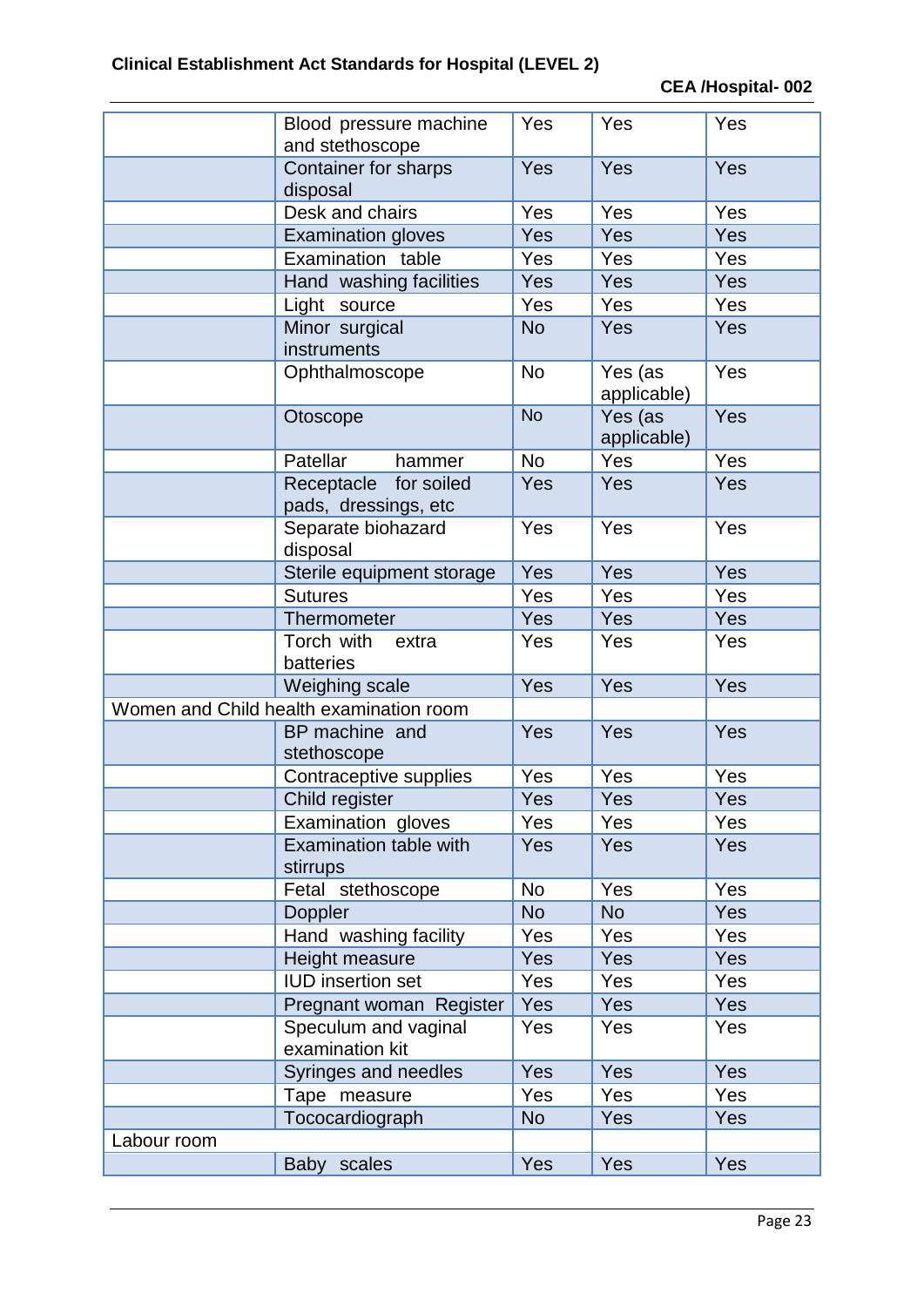|                        | <b>BP</b><br>machine<br>and<br>stethoscope                                    | Yes        | Yes        | Yes |
|------------------------|-------------------------------------------------------------------------------|------------|------------|-----|
|                        | kits<br>Clean delivery<br>and cord<br>ties                                    | Yes        | Yes        | Yes |
|                        | <b>Curtains</b><br>if<br>more<br>than<br>bed<br>one                           | Yes        | Yes        | Yes |
|                        | Delivery bed and bed linen                                                    | Yes        | Yes        | Yes |
|                        | Fetal stethoscope                                                             | Yes        | Yes        | Yes |
|                        | Hand washing facility                                                         | Yes        | Yes        | Yes |
|                        | Instrument<br>trolley                                                         | Yes        | Yes        | Yes |
|                        | IV treatment sets                                                             | Yes        | Yes        | Yes |
|                        | Latex gloves and<br>protective clothing                                       | Yes        | Yes        | Yes |
|                        | Linens for newborns                                                           | Yes        | Yes        | Yes |
|                        | Mucus extractor                                                               | Yes        | Yes        | Yes |
|                        | Oral airways, various<br>sizes                                                | Yes        | Yes        | Yes |
|                        | tank<br>and<br>Oxygen<br>concentrator                                         | Yes        | Yes        | Yes |
|                        | charts<br>Partograph                                                          | Yes        | <b>Yes</b> | Yes |
|                        | Self inflating bag and<br>mask - adult and<br>neonatal size                   | Yes        | Yes        | Yes |
|                        | Suction machine                                                               | Yes        | Yes        | Yes |
|                        | Suturing sets                                                                 | Yes        | Yes        | Yes |
|                        | Thermometer                                                                   | Yes        | Yes        | Yes |
|                        | routine &<br>Tray with<br>emergency<br>drugs,<br>syringes and needles         | Yes        | Yes        | Yes |
|                        | Urinary catheters and<br>collection bags                                      | Yes        | Yes        | Yes |
|                        | Vacuum extractor set                                                          | Yes        | Yes        | Yes |
|                        | Work surface near bed<br>for newborn resuscitation                            | <b>Yes</b> | <b>Yes</b> | Yes |
| <b>Inpatient Wards</b> |                                                                               |            |            |     |
|                        | Basic examination<br>equipment (stethoscope,<br><b>BP</b><br>machine,<br>etc) | <b>Yes</b> | Yes        | Yes |
|                        | Beds, washable<br>mattresses and linen                                        | <b>Yes</b> | Yes        | Yes |
|                        | <b>Curtains</b>                                                               | <b>Yes</b> | Yes        | Yes |
|                        | sets<br>Dressing                                                              | Yes        | Yes        | Yes |
|                        | <b>Dressing trolley/Medicine</b><br>trolley                                   | Yes        | Yes        | Yes |
|                        | Gloves                                                                        | Yes        | Yes        | Yes |
|                        | IV<br>stands                                                                  | Yes        | Yes        | Yes |
|                        | Medicine storage cabinet                                                      | Yes        | Yes        | Yes |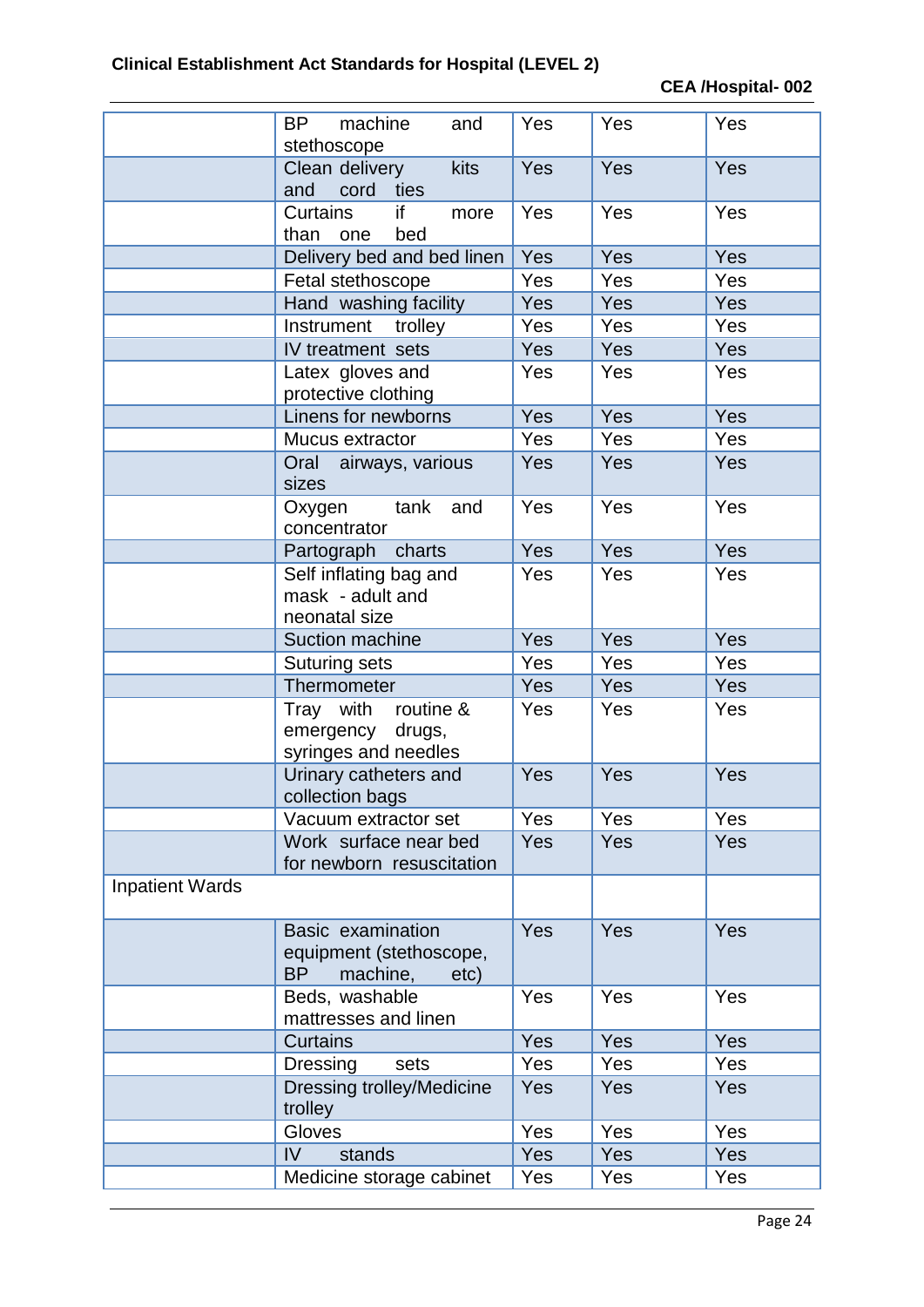|                       | Oxygen tank and<br>concentrator | Yes       | Yes         | Yes         |
|-----------------------|---------------------------------|-----------|-------------|-------------|
|                       | Patient trolley on wheels       | Yes       | Yes         | Yes         |
|                       | <b>PPE</b><br>kits              | Yes       | Yes         | Yes         |
|                       | Suction machine                 | Yes       | Yes         | Yes         |
|                       | Urinals and bedpans             | Yes       | Yes         | Yes         |
| OperationTheatre      |                                 |           |             |             |
|                       | Adequate storage                | <b>No</b> | Yes         | Yes         |
|                       | Ambu resuscitation set          |           | Yes         | Yes         |
|                       | with adult and child masks      |           |             |             |
|                       | Defibrillator                   | <b>No</b> | <b>No</b>   | Yes         |
|                       | Electro cautery                 | <b>No</b> | <b>No</b>   | Yes         |
|                       | Fixed operating<br>lights       | <b>No</b> | <b>No</b>   | Yes         |
|                       | Fixed suction machine           | <b>No</b> | <b>No</b>   | Yes         |
|                       | Hand washing facilities         | <b>No</b> | Yes         | Yes         |
|                       | Instrument tray                 | <b>No</b> | Yes         | Yes         |
|                       | Instrument trolley              | <b>No</b> | Yes         | Yes         |
|                       | Laryngoscope set                | <b>No</b> | Yes         | Yes         |
|                       | Mayo Stand                      | <b>No</b> | Yes         | Yes         |
|                       | Mobile operating light          | <b>No</b> | Yes         | Yes         |
|                       | Ophthalmic Operating            | <b>No</b> | Yes (as     | Yes (as     |
|                       | Microscope                      |           | applicable) | applicable) |
|                       | Oral airways, various<br>sizes  | <b>No</b> | Yes         | Yes         |
|                       | Oxygen tank and                 | <b>No</b> | Yes         | Yes         |
|                       | concentrator                    |           |             |             |
|                       | Patient trolley on wheels       | <b>No</b> | Yes         | Yes         |
|                       | Portable<br>suction             | <b>No</b> | Yes         | Yes         |
|                       | machine                         |           |             |             |
|                       | <b>Safety Box</b>               | <b>No</b> | Yes         | Yes         |
|                       | Sphygmomanometer and            | No.       | Yes         | Yes         |
|                       | stethoscope                     |           |             |             |
|                       | Stool adjustable height         | <b>No</b> | Yes         | Yes         |
|                       | Operating<br>table              | <b>No</b> | Yes         | Yes         |
|                       | <b>IV Therapy Equipment</b>     | No        |             |             |
|                       | Anesthesia Equipment            | <b>No</b> | <b>Yes</b>  | Yes         |
|                       | Anesthetic trolley/machine      |           |             |             |
|                       | CO2 Monitor                     | <b>No</b> | Yes         | Yes         |
|                       | O2 Monitor                      | <b>No</b> | Yes         | Yes         |
|                       | Endoscopic equipment            | No        | <b>No</b>   | Yes         |
|                       | and necessary                   |           |             |             |
|                       | accessories                     |           |             |             |
|                       | <b>Bronchoscope</b>             | <b>No</b> | <b>No</b>   | Yes         |
|                       | Colonoscope                     | <b>No</b> | <b>No</b>   | Yes         |
|                       | Endoscope                       | <b>No</b> | <b>No</b>   | Yes         |
|                       | Fiber Optic Laryngoscope        | <b>No</b> | <b>No</b>   | Yes         |
| <b>Central Supply</b> |                                 |           |             |             |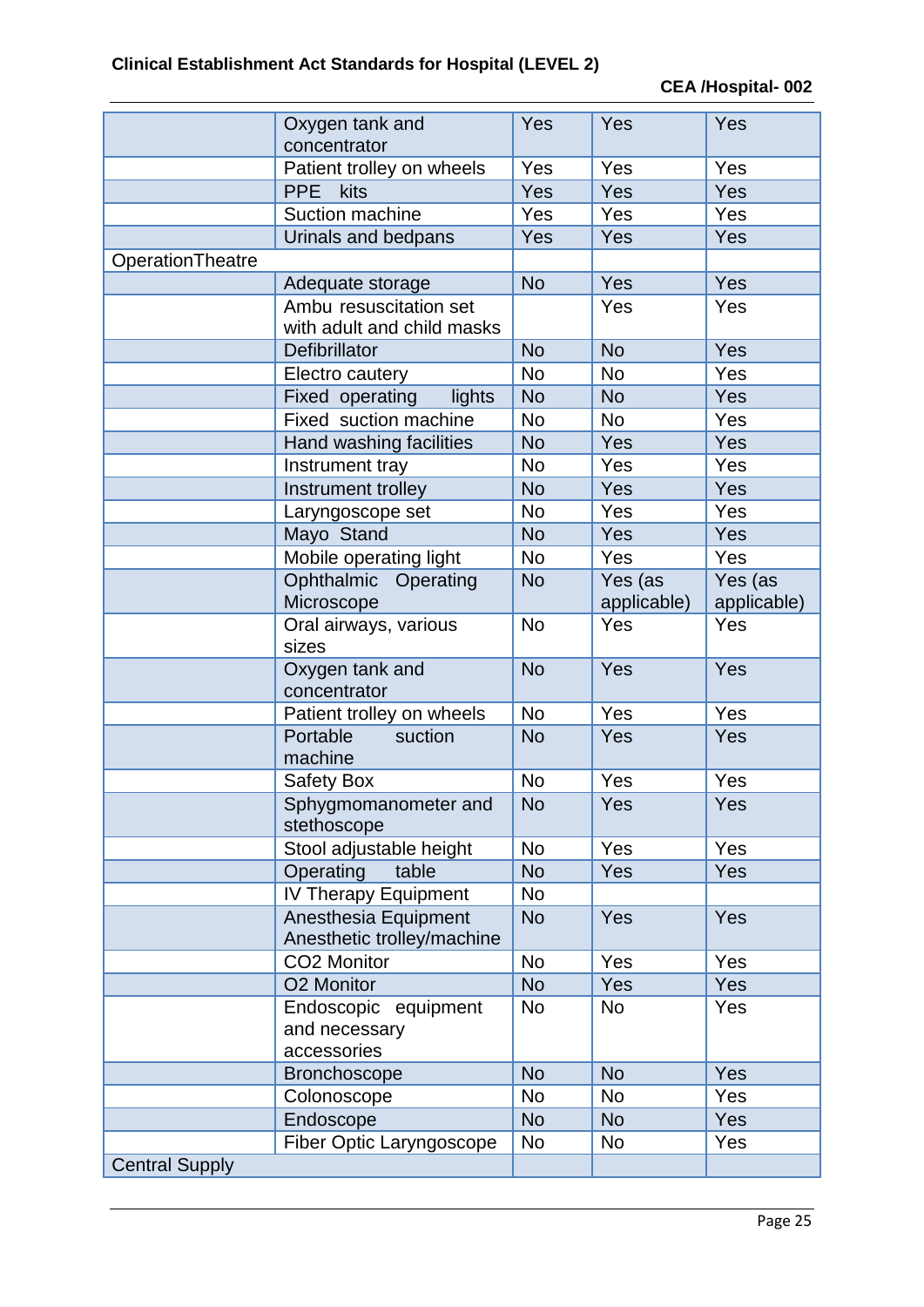|                                                                               | Amputation set                                                          | <b>No</b> | <b>No</b> | Yes |
|-------------------------------------------------------------------------------|-------------------------------------------------------------------------|-----------|-----------|-----|
|                                                                               | Caesarean/hysterectomy<br>set                                           | <b>No</b> | Yes       | Yes |
|                                                                               | Dilatation and curettage<br>set                                         | <b>No</b> | Yes       | Yes |
|                                                                               | Endoscopic instrument<br>cleaning machines<br>and<br>solutions          | <b>No</b> | <b>No</b> | Yes |
|                                                                               | Hernia set                                                              | <b>No</b> | <b>No</b> | Yes |
|                                                                               | Laparotomy set                                                          | <b>No</b> | Yes       | Yes |
|                                                                               | Linens                                                                  | Yes       | Yes       | Yes |
|                                                                               | Locked storage                                                          | Yes       | Yes       | Yes |
|                                                                               | Operating drapes                                                        | <b>No</b> | Yes       | Yes |
|                                                                               | Ophthalmic<br>instrument                                                | <b>No</b> | Yes       | Yes |
|                                                                               | Protective hats, aprons,<br>shoes and gowns etc                         | Yes       | Yes       | Yes |
|                                                                               | Pelvic/fistula repair set                                               | <b>No</b> | <b>No</b> | Yes |
|                                                                               | Sterile gloves                                                          | Yes       | Yes       | Yes |
|                                                                               | Sterilization equipment<br>for instuments<br>and<br>linens              | Yes       | Yes       | Yes |
|                                                                               | Surgical supplies<br>(e.g.,<br>sutures, dressings,<br>etc)              | Yes       | Yes       | Yes |
|                                                                               | Thoracentesis set                                                       | <b>No</b> | <b>No</b> | Yes |
|                                                                               | Thoracostomy set<br>with<br>appropriate tubes and<br>water seal bottles | <b>No</b> | <b>No</b> | Yes |
|                                                                               | Thoracotomy set                                                         | <b>No</b> | <b>No</b> | Yes |
|                                                                               | Thyroid/Parathyroid set                                                 | <b>No</b> | <b>No</b> | Yes |
|                                                                               | Tracheostomy set                                                        | <b>No</b> | Yes       | Yes |
|                                                                               | Tubal ligation set                                                      | <b>No</b> | Yes       | Yes |
|                                                                               | Vascular repair set                                                     | <b>No</b> | Yes       | Yes |
| Other equipment as per the specialized services available shall also be there |                                                                         |           |           |     |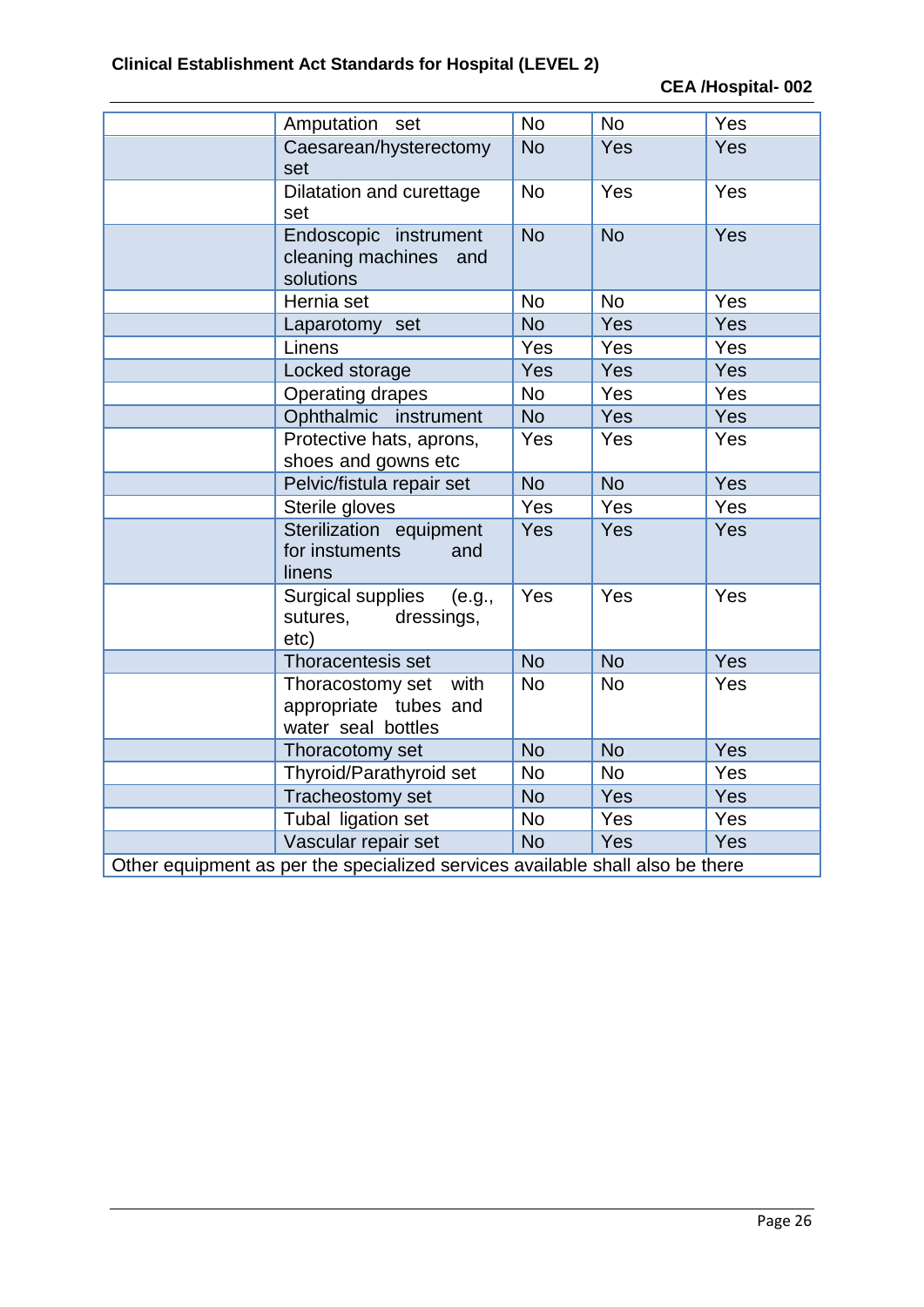## **ANNEXURE 4**

## **DRUGS, MEDICAL DEVICES AND CONSUMABLES**

#### **a. List of Emergency Drugs and consumables (Essential in all hospitals)**

| SI. No.          | Name of the Drug               |
|------------------|--------------------------------|
|                  | <b>INJECTIONS</b>              |
| $\mathbf 1$ .    | INJ. DIAZEPAM 10 MG            |
| 2.               | <b>INJ. FRUSEMIDE 20 MG</b>    |
| 3.               | INJ. ONDANSETRON 8 MG/4ML      |
| $\overline{4}$ . | <b>INJ. RANITIDINE</b>         |
| 5.               | <b>INJ NOR ADRENALINE 4 MG</b> |
| 6.               | INJ. PHENYTOIN 50 MG           |
| 7.               | <b>INJ DICLOFENAC 75 MG</b>    |
| 8.               | <b>INJ. DERIPHYLLINE</b>       |
| 9.               | INJ CHLORPHENIRAMINE MALEATE   |
| 10.              | INJ. HYDROCORTISONE 100 MG     |
| 11.              | INJ. ATROPINE 0.6 MG           |
| 12.              | <b>INJ. ADRENALINE 1 MG</b>    |
| 13.              | <b>INJ. KCL</b>                |
| 14.              | <b>STERILE WATER</b>           |
| 15.              | <b>INJ. SODA BICARBONATE</b>   |
| 16.              | <b>INJ. DOPAMINE</b>           |
| 17.              | <b>INJ. NALAXONE 400 MCG</b>   |
| 18.              | <b>INJ. LIGNOCAINE 50 ML</b>   |
| 19.              | TAB. SORBITRATE                |
| 20.              | <b>TAB. ASPIRIN</b>            |
| 21.              | <b>INJ. TETANUS</b>            |
| 22.              | <b>INJ. ADENOSINE</b>          |
|                  | <b>OTHER</b>                   |
| 23.              | NEB. SALBUTAMOL2.5 ML          |
| 24.              | <b>NEB. BUDESONIDE</b>         |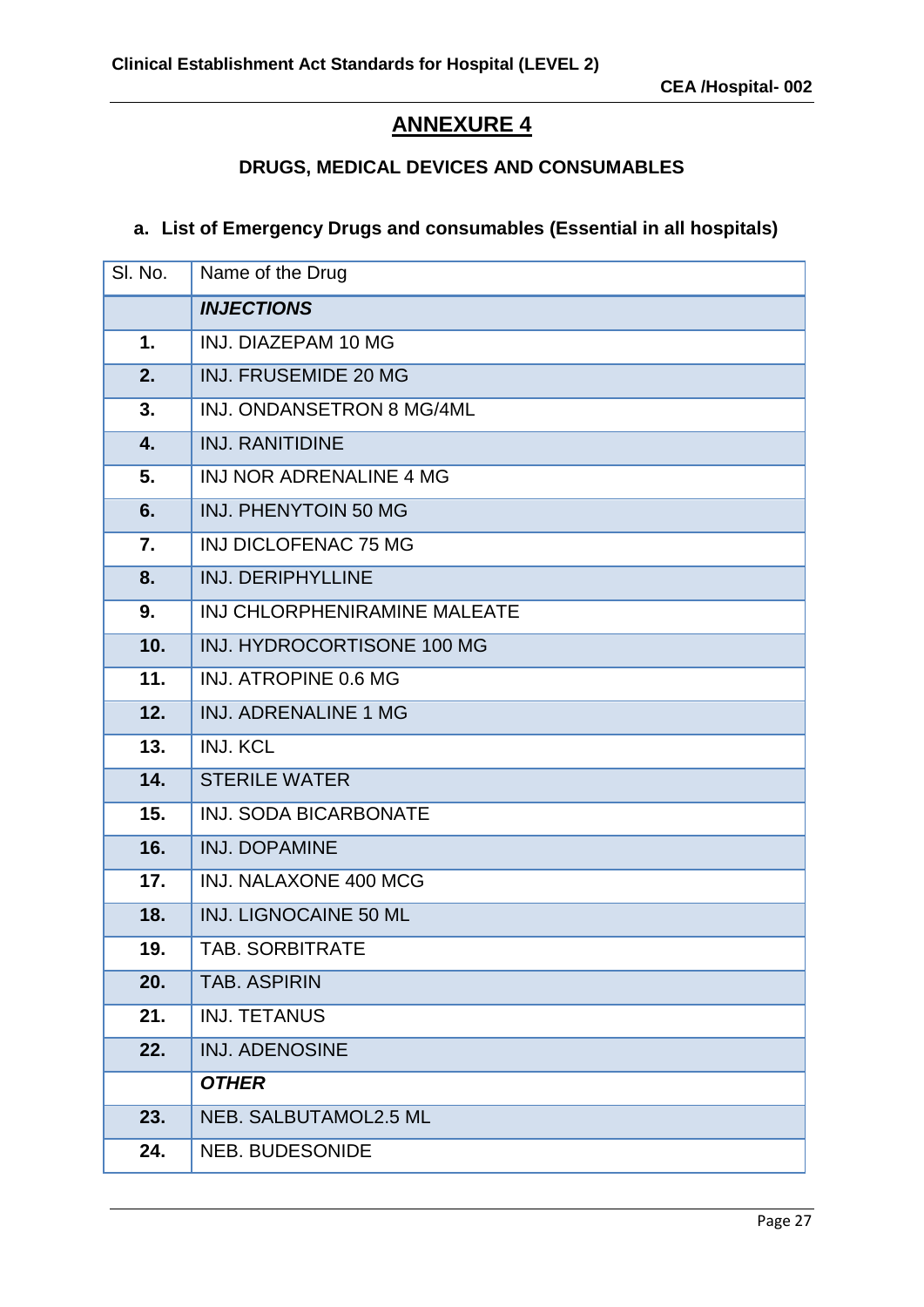| 25. | <b>LIGNOCAINE JELLY 2%</b>            |
|-----|---------------------------------------|
| 26. | <b>ACTIVATED CHARCOAL</b>             |
| 27. | CALCIUM (INJ or TAB)                  |
|     | <b>FLUIDS</b>                         |
| 28. | <b>RL 500 ML</b>                      |
| 29. | <b>NS 500 ML</b>                      |
| 30. | <b>NS 250 ML</b>                      |
| 31. | <b>NS 100 ML</b>                      |
| 32. | <b>DNS 500 ML</b>                     |
| 33. | DEXTROSE 5% 500 ML                    |
| 34. | DEXTROSE 10% 500 ML                   |
| 35. | PEDIATRIC IV INFUSION SOLUTION 500 ML |

- **b. The other drugs and consumables shall be available as per the scope of services, bed strength and patient turnover.**
- **c. Medical devices shall be available as per the scope of services, bed strength and patient turnover.**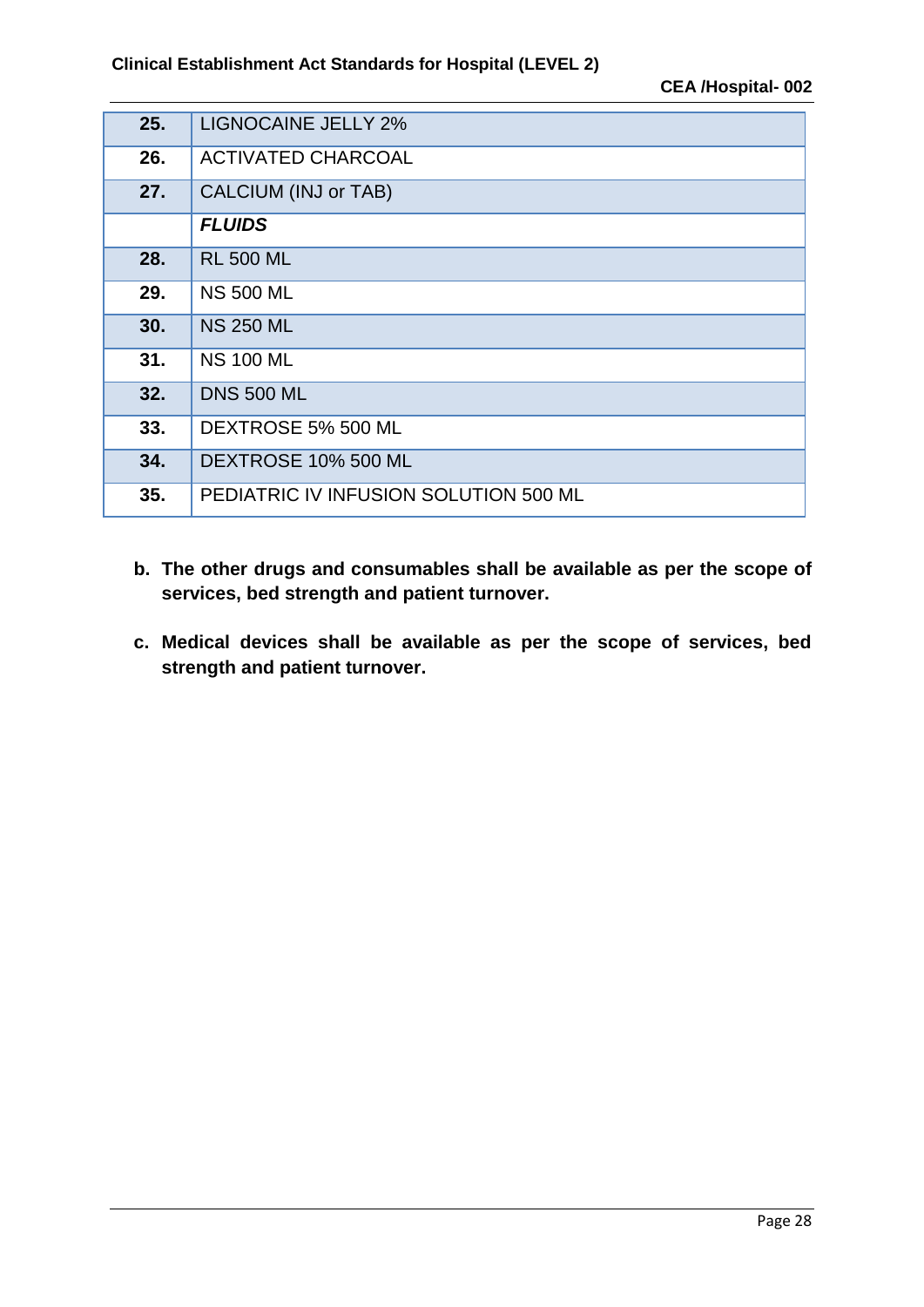#### **HUMAN RESOURCE**

The Human Resource requirement for any hospital shall be as per the scope of services provided by the hospital.

Hospital employs varieties of personnel with different levels of skill and competency mix. Health Workforce is the most critical component of the hospital resources. This is not only because it consumes 60 to 70% of the recurrent budget allocation but also because of the skills, competency, capacity and commitment of the human resources that determine the efficiency, effectiveness and quality of medical care.

*The requirement mentioned below is the minimum requirement for upto 50 bedded Hospital Level 2 and it shall be prorated as required:*

| SI. | <b>Human Resource</b>                      | <b>Requirement</b>                  |
|-----|--------------------------------------------|-------------------------------------|
| No. |                                            |                                     |
| 1.  | <b>Doctor</b>                              | MBBS doctor shall be available      |
|     |                                            | round the clock on site per unit.   |
|     |                                            | And                                 |
|     |                                            | 1 Doctor with specialization in the |
|     |                                            | subject concerned as per scope of   |
|     |                                            | service (Full-Time / Part-Time or   |
|     |                                            | visiting)                           |
| 2.  | <b>Nurses</b>                              | Qualified nurses per unit per shift |
|     |                                            | shall be available as per           |
|     |                                            | requirement laid down by "The       |
|     |                                            | Indian Nursing Council, 1985",      |
|     |                                            | occupancy rate and distribution of  |
|     |                                            | bed.                                |
|     |                                            | (Qualified nurse is a nursing staff |
|     |                                            | approved as per state government    |
|     |                                            | rules & regulations as applicable   |
|     |                                            | from time to time).                 |
| 3.  | Pharmacist<br>(<br>in<br>house<br>pharmacy | 1 in a hospital                     |
|     | available)                                 |                                     |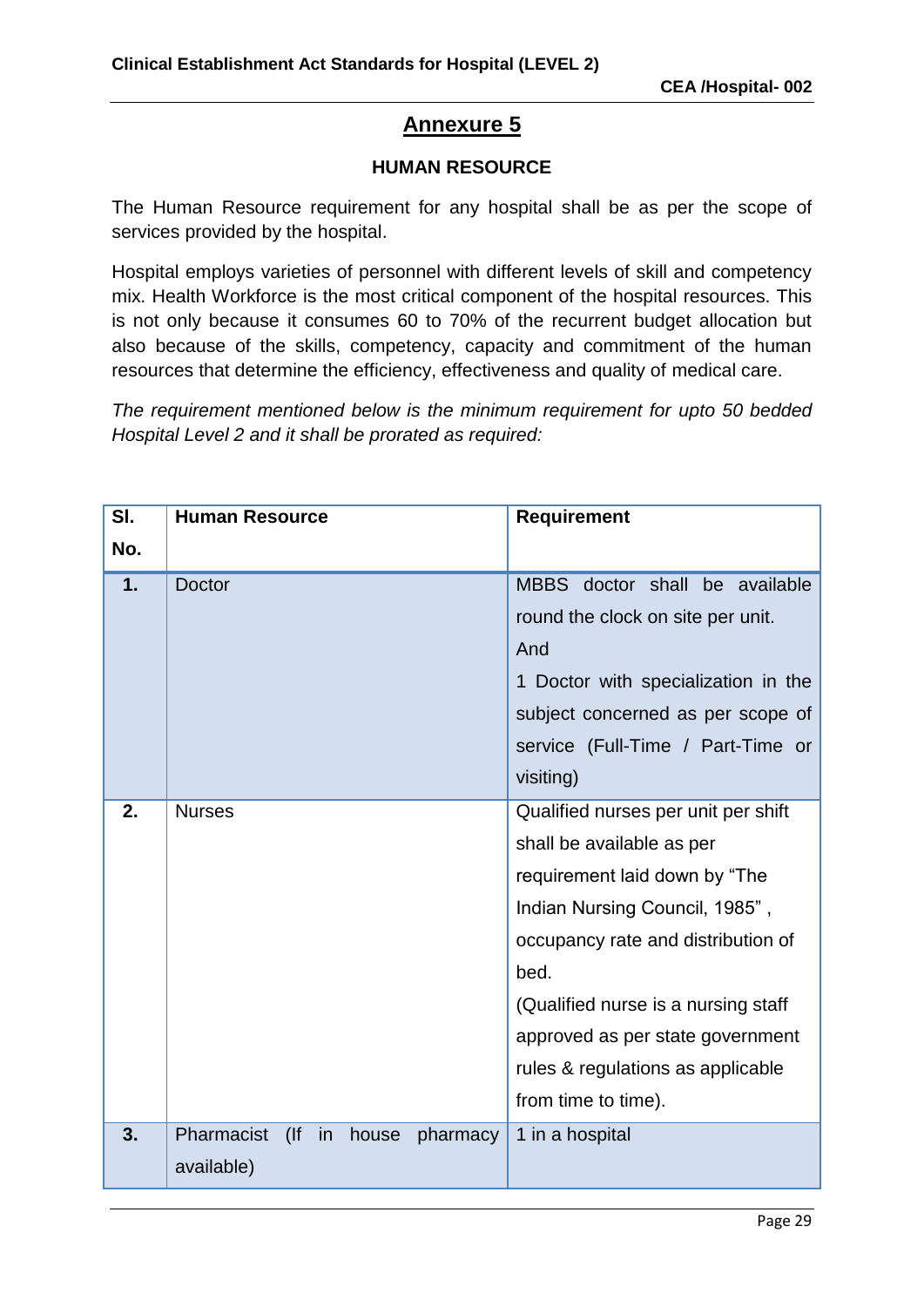#### **Clinical Establishment Act Standards for Hospital (LEVEL 2)**

| 4. | Lab Technician (if in house laboratory 1 in a hospital (minimum DMLT)        |                                 |
|----|------------------------------------------------------------------------------|---------------------------------|
|    | service available)                                                           |                                 |
| 5. | X-ray Technician (if in house $X$ -ray 1 in a hospital (minimum Diploma in X |                                 |
|    | facility available)                                                          | Ray Technician course)          |
| 6. | Multi-purpose Worker                                                         | Minimum 2 (minimum $12th$ pass) |

\*Requirement of other staff (support and administrative) will depend on the scope of the hospital.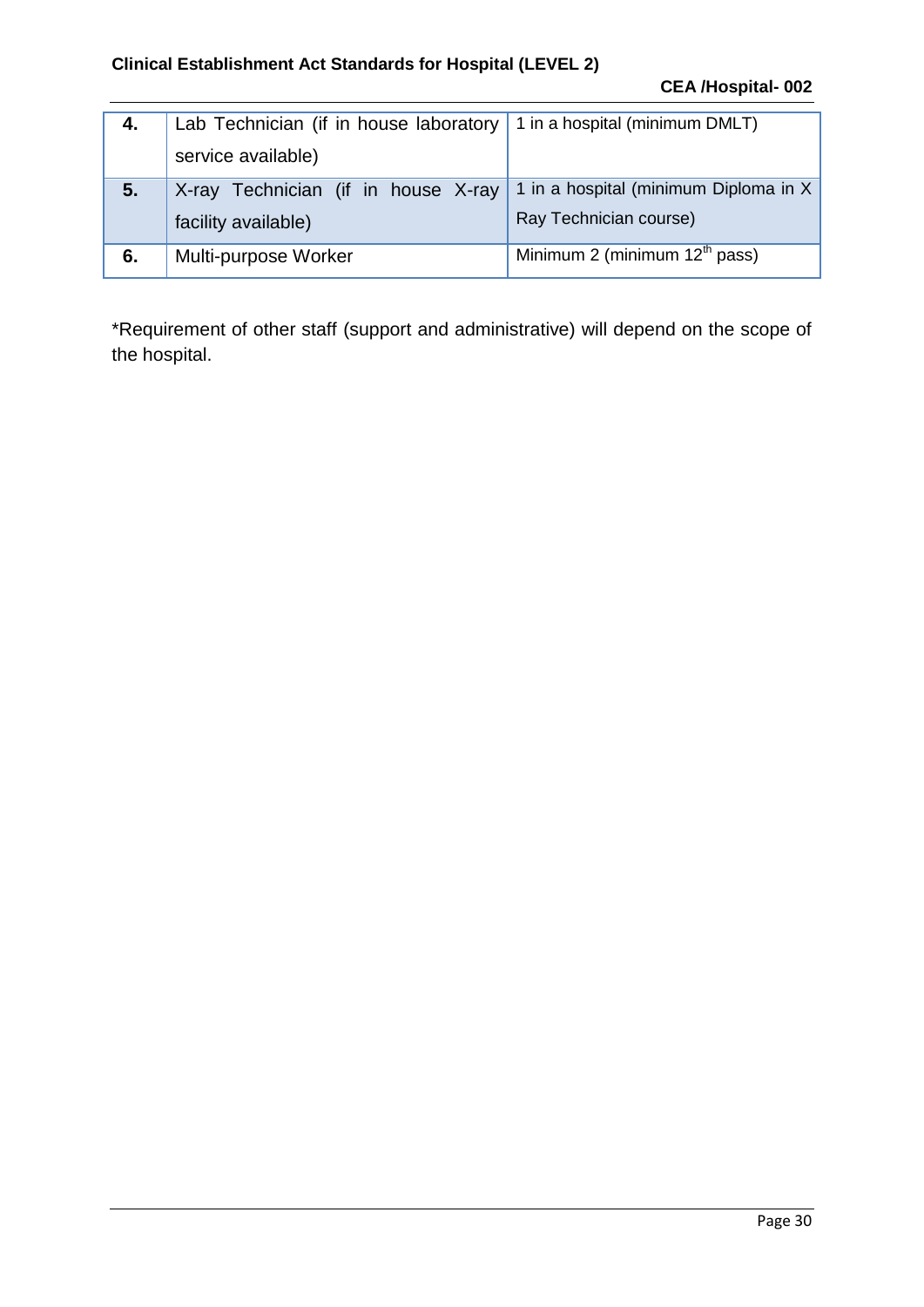## **LIST OF LEGAL REQUIREMENTS**

Below is the list of legal requirements to be complied with by a hospital a applicable by the local/state health authority (all may not be applicable):

| SI. | Name of Document                                                                   | Valid From | Valid Till | Send for | Remark    |
|-----|------------------------------------------------------------------------------------|------------|------------|----------|-----------|
|     |                                                                                    |            |            | renewal  | (Expired/ |
|     |                                                                                    |            |            | by       | valid/NA) |
| 1.  | <b>Registration under Nursing</b><br>Home Act/ Medical<br><b>Establishment Act</b> |            |            |          |           |
| 2.  | <b>Bio-medical Waste</b><br><b>Management Licenses</b>                             |            |            |          |           |
|     | Authorization of HCO by<br><b>PCB</b>                                              |            |            |          |           |
|     | <b>MOU with Vendor</b>                                                             |            |            |          |           |
| 3.  | <b>AERB Licenses</b>                                                               |            |            |          |           |
| 4.  | <b>NOC from Fire Department</b>                                                    |            |            |          |           |
| 5.  | Ambulance                                                                          |            |            |          |           |
|     | <b>Commercial Vehicle Permit</b>                                                   |            |            |          |           |
|     | <b>Commercial Driver License</b>                                                   |            |            |          |           |
|     | <b>Pollution Control Licenses</b>                                                  |            |            |          |           |
| 6.  | <b>Building Completion</b><br>Licenses                                             |            |            |          |           |
| 7.  | Lift license for each lift                                                         |            |            |          |           |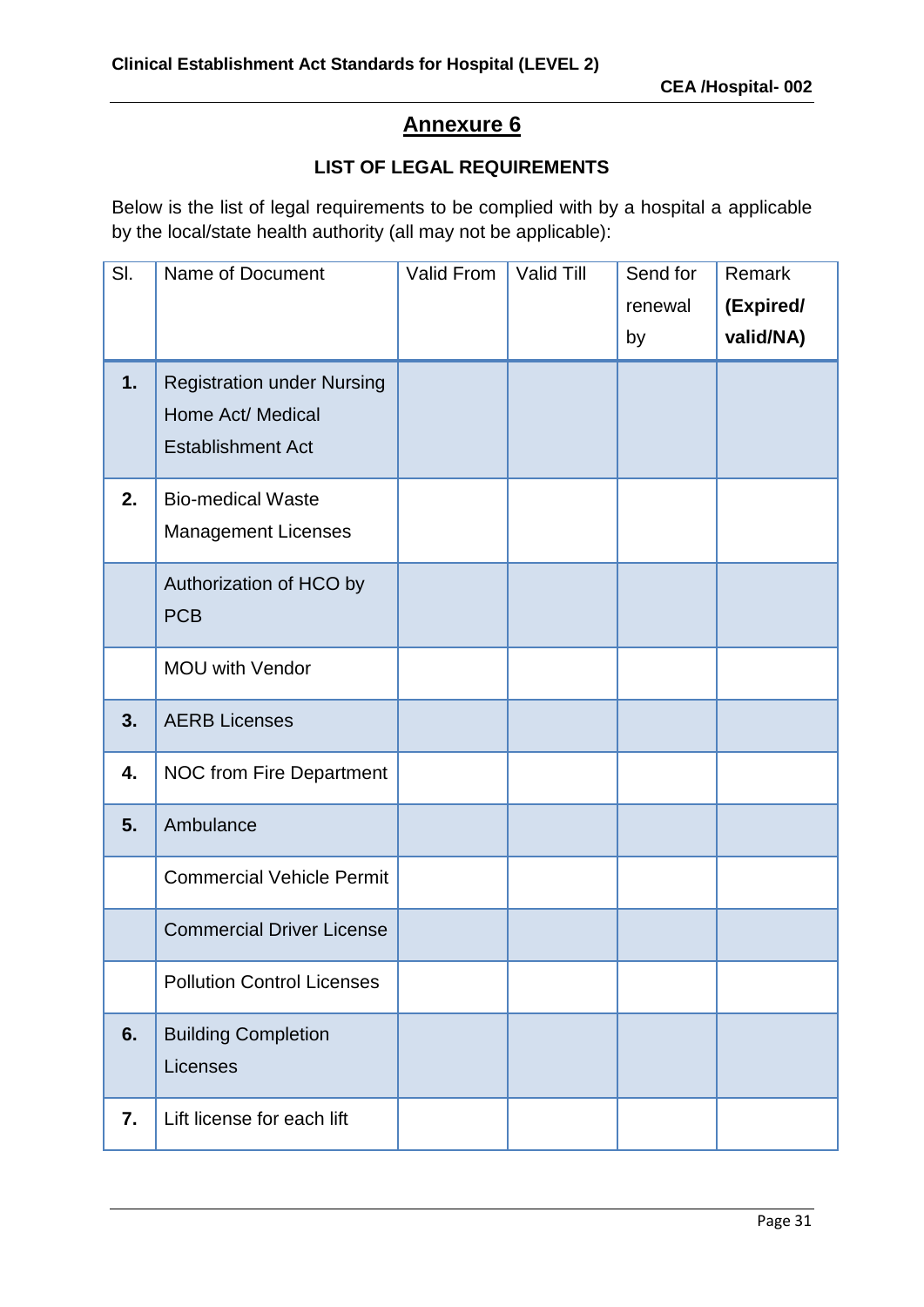| 8.  | DG Set Approval for<br>Commissioning                                               |  |  |
|-----|------------------------------------------------------------------------------------|--|--|
| 9.  | <b>Diesel Storage Licenses</b>                                                     |  |  |
| 10. | Retail and bulk drug<br>license (pharmacy)                                         |  |  |
| 11. | <b>Food Safety Licenses</b>                                                        |  |  |
| 12. | Narcotic Drug Licenses                                                             |  |  |
| 13. | Medical Gases Licenses/<br><b>Explosives Act</b>                                   |  |  |
| 14. | <b>Clinical Establishments</b><br>and Registration (if<br>applicable)              |  |  |
| 15. | <b>Blood Bank Licenses</b>                                                         |  |  |
| 16. | <b>Boilers Licenses</b>                                                            |  |  |
| 17. | MoU / agreement with<br>outsourced human<br>resource agencies as per<br>labor laws |  |  |
| 18. | <b>Spirit Licence</b>                                                              |  |  |
| 19. | <b>Electricity rules</b>                                                           |  |  |
| 20. | Provident fund/ESI Act                                                             |  |  |
| 21. | <b>MTP Act</b>                                                                     |  |  |
| 22. | <b>PNDT Act</b>                                                                    |  |  |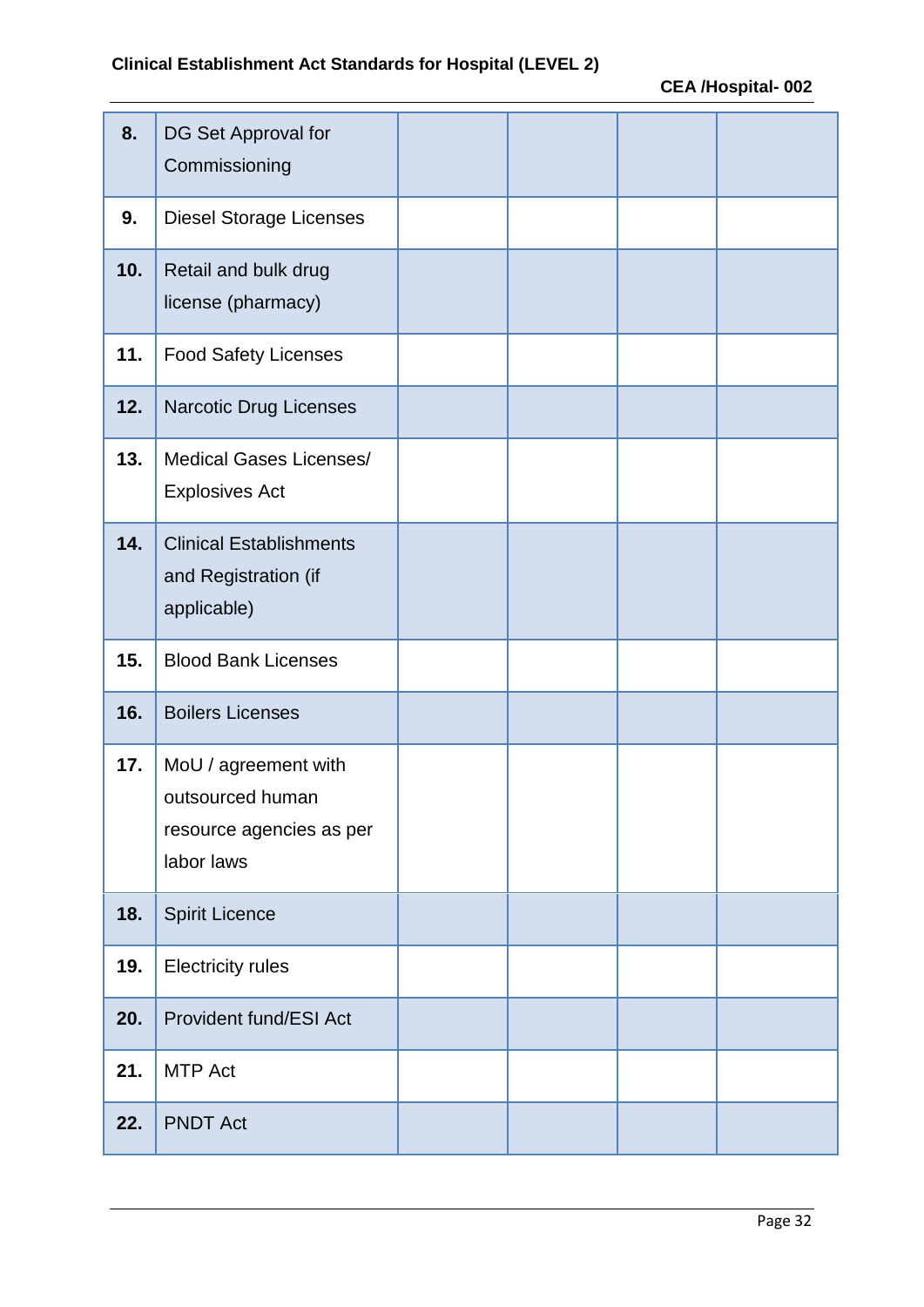## **Clinical Establishment Act Standards for Hospital (LEVEL 2)**

| 23. | Salex Tax registration                                                 |  |  |
|-----|------------------------------------------------------------------------|--|--|
| 24. | <b>PAN</b>                                                             |  |  |
| 25. | No objection certificate<br>under Pollution Control Act<br>(Air/Water) |  |  |
| 26. | Wireless operation<br>certificate from Indian P&T                      |  |  |
| 27. | Arms Act, 1950 (if guards<br>have weapons)                             |  |  |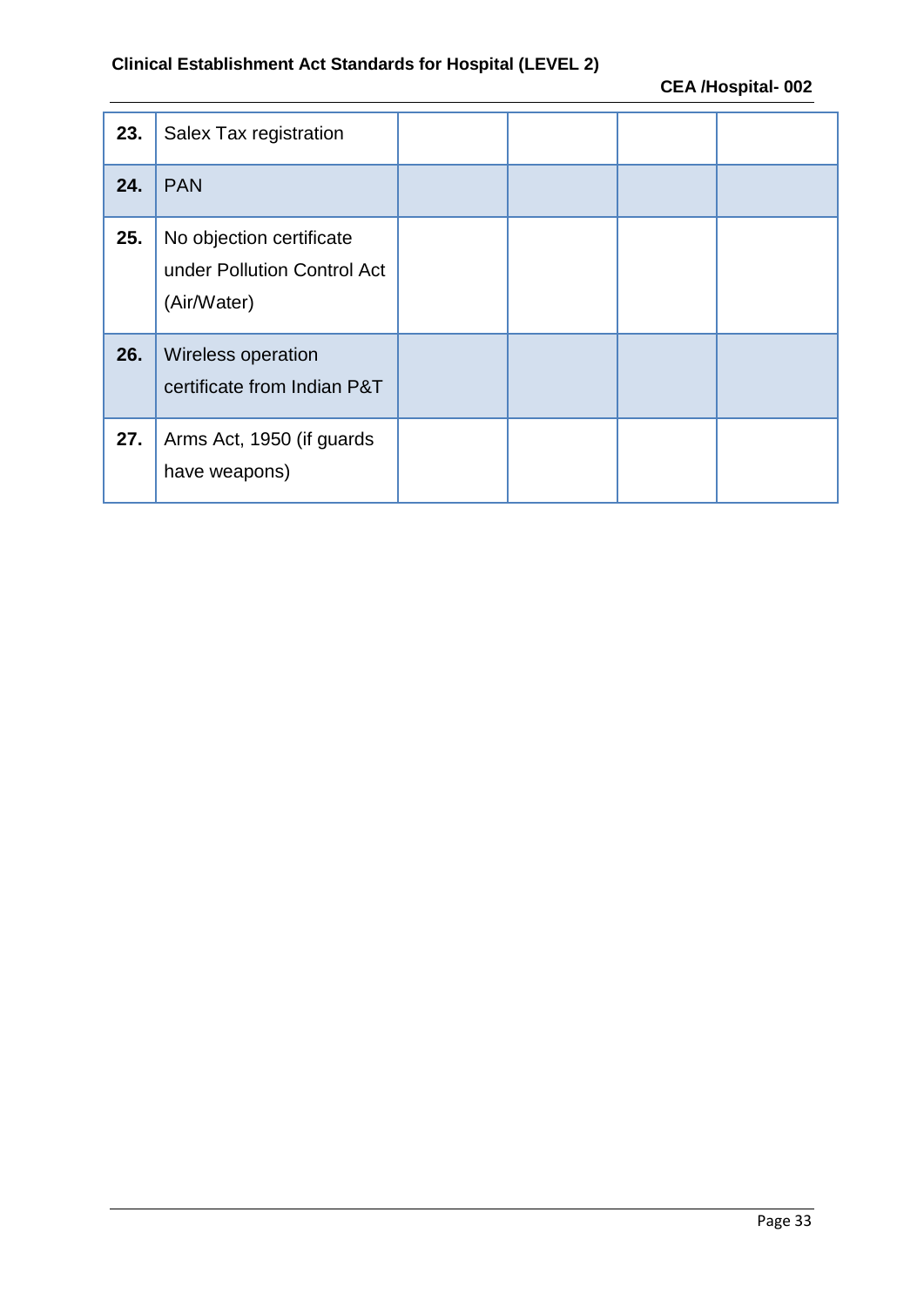## **CONTENT OF MEDICAL RECORD**

Medical record shall contain, at the least, the following information:

| SI. No. | <b>Content</b>                                                                                   |
|---------|--------------------------------------------------------------------------------------------------|
| 1.      | Name & Registration number of treating doctor                                                    |
| 2.      | Name, demographic details & contact number of patient                                            |
| 3.      | Relevant Clinical history, Assessment and re-assessment findings,<br>nursing notes and Diagnosis |
| 4.      | Investigation reports                                                                            |
| 5.      | Details of medical treatment, invasive procedures, surgery and other<br>care provided            |
| 6.      | Applicable consents                                                                              |
| 7.      | Discharge summary                                                                                |
| 8.      | Cause-of-death certificate & Death Summary (where applicable)                                    |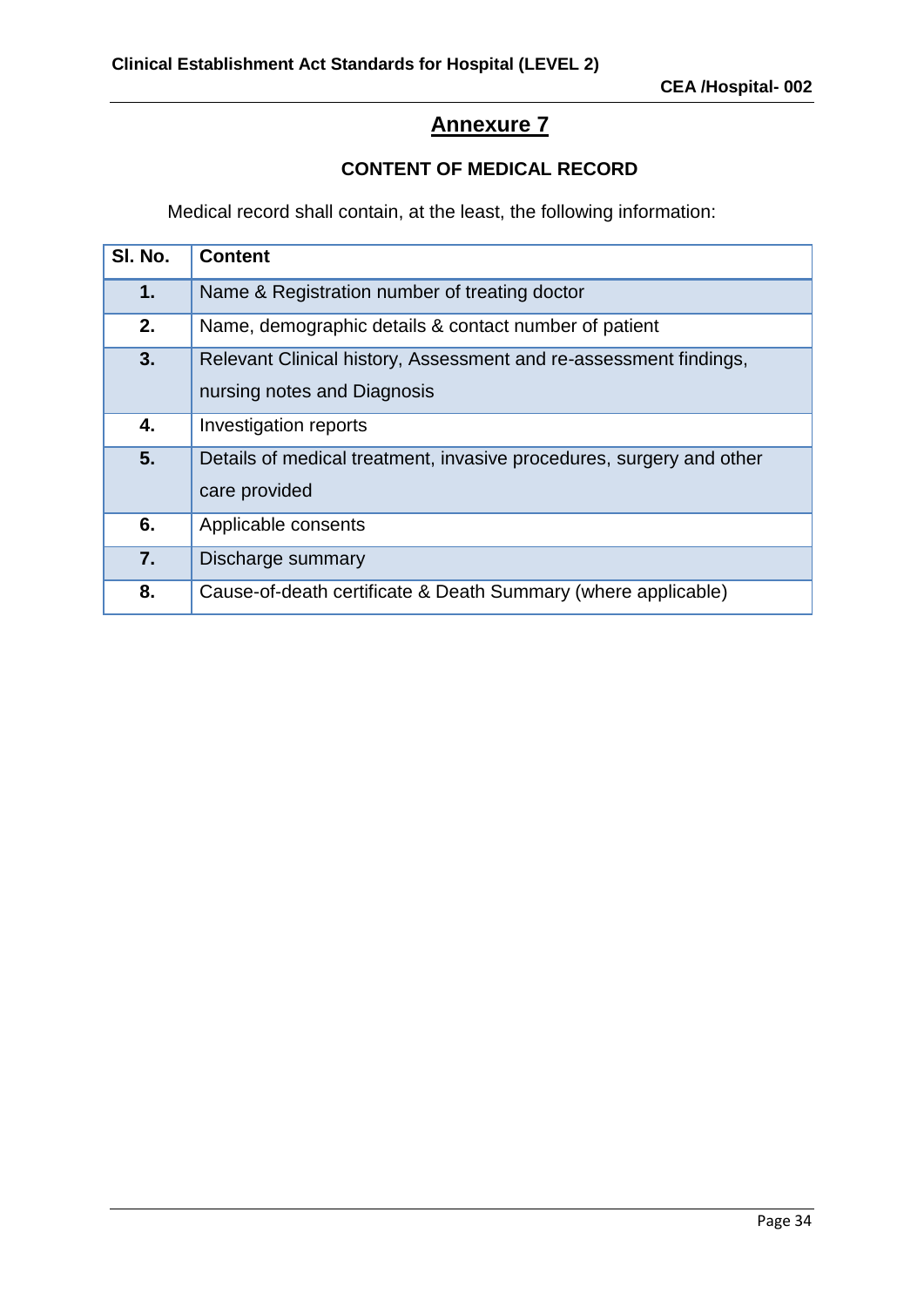#### **INFORMED CONSENT/CONSENT GUIDELINES**

The informed consent shall at the least contain the following information in an understandable language and format.

| SI. No. | <b>Content</b>                                                                                       |
|---------|------------------------------------------------------------------------------------------------------|
| 1.      | Name of the patient/ guardian (in case of minor/mentally disabled).                                  |
| 2.      | Registration number of patient                                                                       |
| 3.      | Date of admission                                                                                    |
| 4.      | Name & Registration number of treating doctor                                                        |
| 5.      | Name of procedure/operation/investigation/blood transfusion<br>/anaesthesia/ potential complications |
| 6.      | Signature of patient/guardian with date and time                                                     |